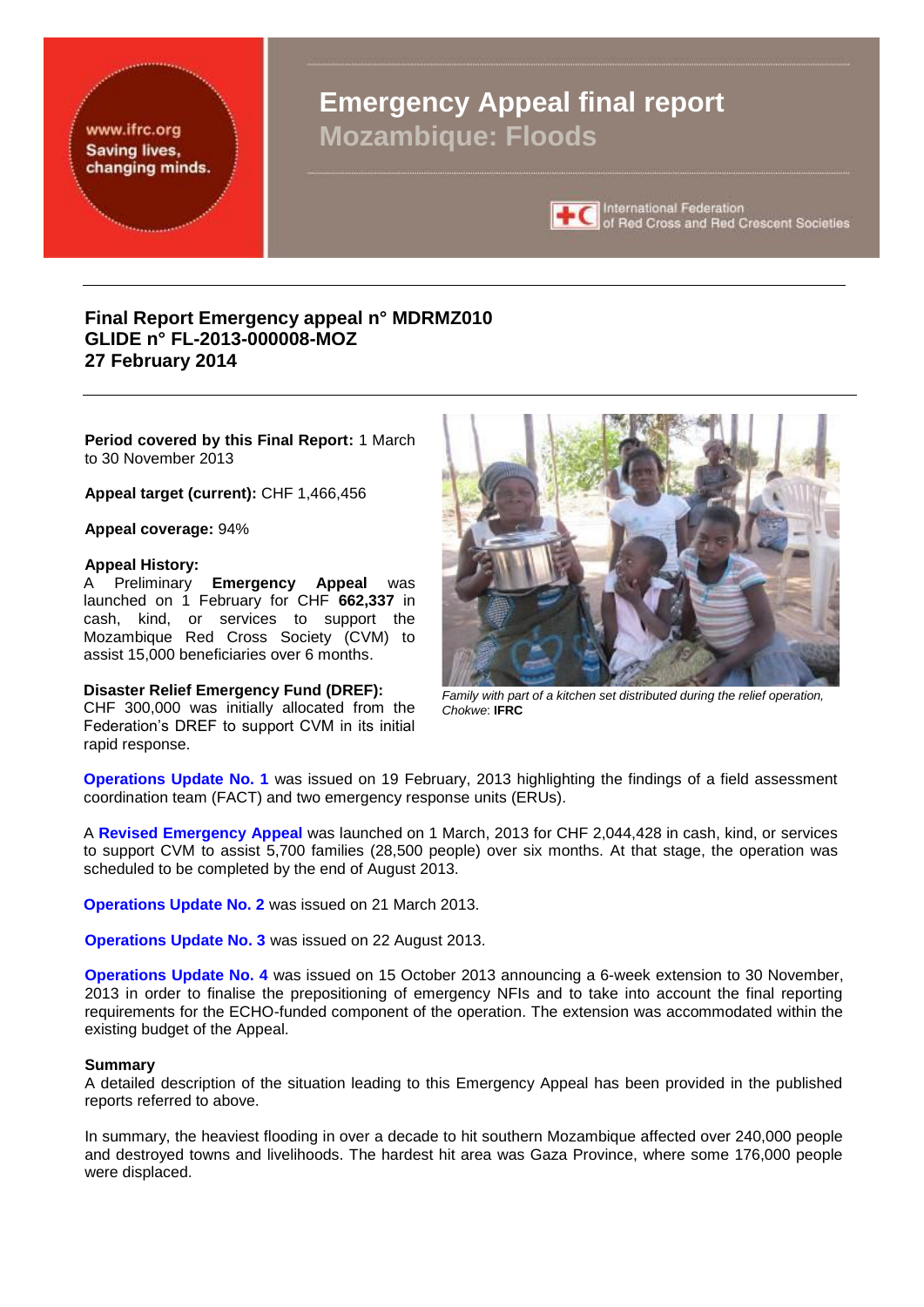People were relocated by the Government of Mozambique to temporary accommodation camps across the region, where shelter and sanitation conditions were inadequate for the number of people they were housing. The Government launched an institutional 'Red Alert' which prevented displaced families from prematurely returning to their flood-damaged homes. However, as conditions in the camps worsened, people returned to their homes as soon as they had the opportunity.

In the Gaza district, the main town of Chokwe was heavily affected due to its high residential concentration. The flood waters severely damaged infrastructure and houses, and the displaced population gathered at the administrative post of Chiaquelane and several other locations identified in the Government of Mozambique's (GoM) disaster/emergency contingency plan. The National Institute for Disaster Management (INGC) reported on 15 March that a total of 178,654 people were sheltered in camps, with as many as 140,639 in Chiaquelane.

This Emergency Appeal was designed to support 5,700 of the most vulnerable families (28,500 people) in Gaza Province affected by the disaster. Through the provision of non-food items (NFIs), it was planned that these families would be assisted to recover and improve their pre-disaster living conditions. The budget also covered the cost of shelter cluster coordination.

It was estimated by agencies that by mid-March no more than 5,000 families were living permanently in the Chiaquelane camp, with mainly women and children left behind to secure shelter, food and belongings, while the men returned to Chokwe to assess damages and prepare for their families' return. As the situation changed, the focus of the operation shifted from the camp to the beneficiaries' villages of origin.

By the end of the operation, 6,000 families (30,000 people) benefited from this operation. A significant achievement under this Emergency Appeal has been the pre-positioning of NFIs sufficient to assist 3,000 families in strategic locations, in preparedness for any future disasters.

The appeal was implemented according to plan, despite suffering unexpected delays and logistical hurdles largely caused by a delay in customs clearance of in-coming NFIs for distribution and pre-positioning.

A revised budget of CHF 1,466,456 was finalised in July 2013. In a few cases, expenditure is at variance with the final budget, as explained below:

### *Relief items, Construction & Supplies:*

The activities under this section were mainly driven by donor response and specific earmarked funding from ECHO, American RC and Swedish RC.

## *Logistics, Transport and Storage:*

The significant variance was mainly due to high storage costs incurred in Maputo. There were delays in clearing the consignments of the prepositioned stocks, which took more than two months as opposed to the budgeted two weeks clearance period. In addition, the budget line for the ECHO funded delegate was moved to the logistics and transport budget line.

## *IFRC National Staff Salary:*

The variance under this budget line was a percentage contribution of salary for the Zimbabwe senior Finance Officer, who was supporting the region with the project finances.

### *NS Staff Salaries:*

The variance under NS staff salaries can be compensated by the positive balance on the volunteer allowance budget line. NS staff was actively involved with the appeal and were working with the volunteers throughout the reporting period.

### *Consultants:*

The consultant budget line also includes salary for the then outgoing operations manager who was engaged as a consultant at the start of the operation, before the operations manager was recruited.

## *Professional Fees:*

An unbudgeted amount of CHF 14,083.58 was charged in audit fees for prior Mozambique projects. This was charged to un-earmarked funds of the emergency appeal *Travel:*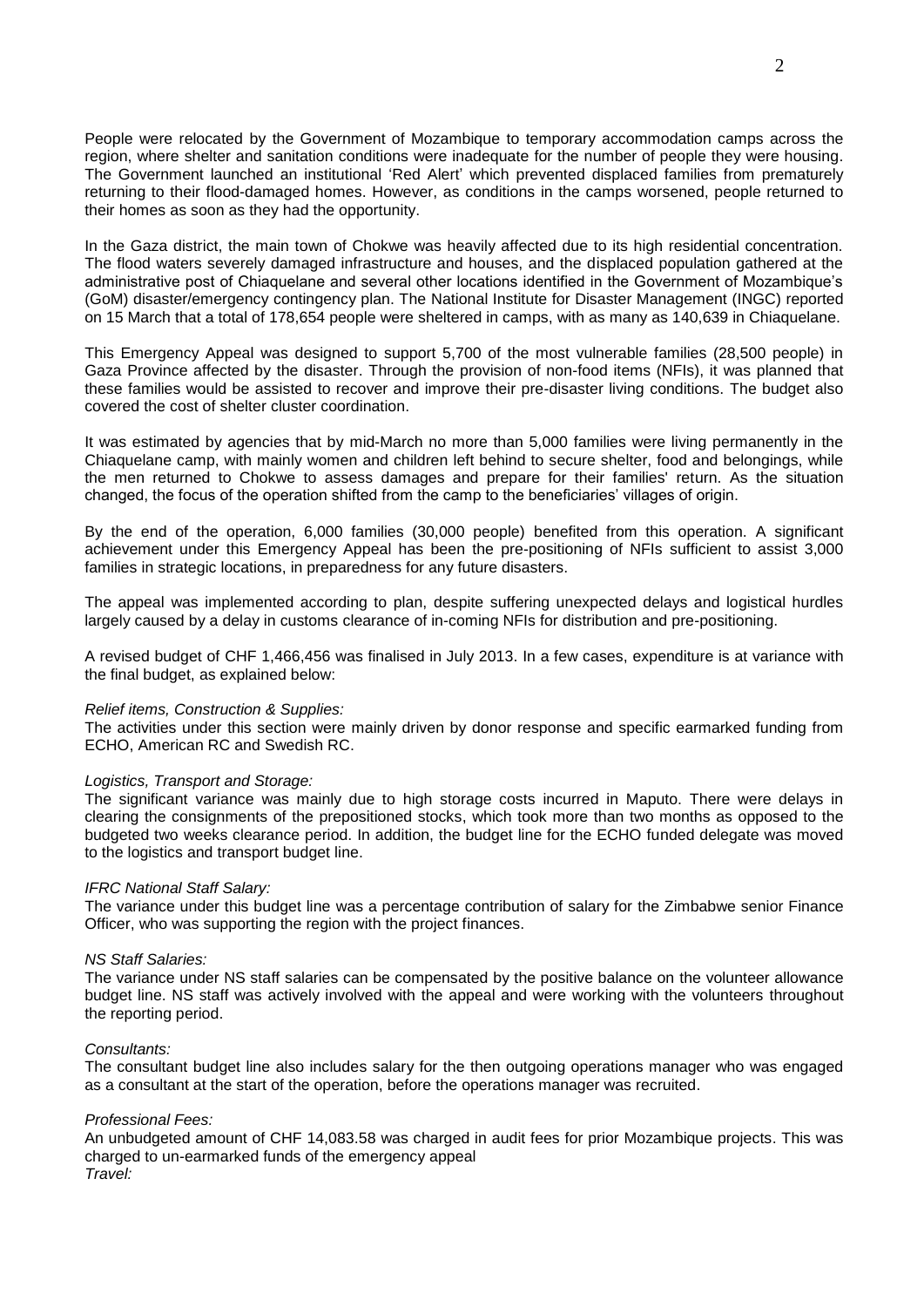Mozambique Red Cross is currently a NS that is unfortunately going through a lot of challenges. The headquarters staff did not take ownership of this appeal. A lot of support from the regional office was needed, Hence, there was an unanticipated cost of travel from the Zone and Regional Offices to support the operation. This includes finance, logistics and operations support.

### *Finance Charges:*

The higher than anticipated finance charges are due to a combination of bank charges and currency losses incurred in Mozambique and the United Arab Emirates companies, which are difficult to budget with accuracy.

### *Pledge Coding Fees:*

Pledge coding fees are dependent on donors with specific conditions which are not known at the time of budgeting and were therefore not accurately anticipated.

On behalf of CVM, IFRC would like to thank all donors who have supported this Emergency Appeal. Contributions were received from the American Red Cross, the Canadian Red Cross Society (from Canadian Government), Danish Red Cross, European Commission DG ECHO, Japanese Red Cross Society, the Red Cross of Monaco, Swedish Red Cross, the Swiss Red Cross and the Red Cross Society of China (Hong Kong branch), as well as from VERF/WHO Voluntary Emergency Relief and in-kind donations by French Red Cross (non-food items and RDRT support).

A FACT team was supported by Australian Red Cross, British Red Cross, Danish Red Cross, Finnish Red Cross, French Red Cross, German Red Cross, Netherlands Red Cross and Spanish Red Cross. The Mass Sanitation Module (MSM20) was provided by British Red Cross with the support of Swedish Red Cross, and the Community Health Module (CHM) was contributed by the Canadian Red Cross Society. Human resources from the logistics and relief ERU pools were provided by the French Red Cross and Spanish Red Cross. Human resources from the logistics and relief ERU pools have been provided by the Spanish Red Cross and the French Red Cross.

The IFRC would also like to take this opportunity to thank the staff and volunteers of the Mozambique Red Cross at the Gaza Branch.

*<click here for final financial report; here for contact details>*

# **The situation**

In early January 2013, heavy rains fell in southern and central Mozambique and throughout the Southern Africa region. These torrential rains caused destruction of houses, schools, health centres and crops, forcing affected populations to leave their homes in search of safer areas, mainly in Maputo City, Gaza, Inhambane and Zambezia provinces. The hardest hit area was Gaza Province, where 175,693 people (35,138 households) were displaced.

In mid-January, the Government issued an institutional Red Alert for the South and Centre of the country which authorized the INGC to respond and coordinate all local humanitarian activities. As long as the institutional Red Alert was maintained, the displaced population were not authorized to return to their home towns. However, more and more people returned to their homes, although public services had not been fully restored.

An IFRC FACT team supported CVM from early February until the beginning of April to assess the situation and coordinate with other agencies to plan a response. Two Emergency Response Units (ERUs) were deployed in the Gaza Province to deliver mass sanitation and health assistance to the affected communities, and to support the CVM in logistics and distributions. With the rainy season due to last until the end of April, contingency plans were built into the operation to allow flexibility to respond to the rapidly evolving situation.

Due to the simultaneous collapse of upstream irrigation canals and the overflow of protection dikes, the waters had a particularly destructive impact on the lower lying residential areas in Chokwe – the so-called "bairros" consisting of high density neighbourhoods - where the majority of the poorer population lives. An estimated 60 per cent of the houses were totally or partially destroyed largely due to traditional construction methods.

During the initial stages of the disaster, information on the actual numbers of people displaced and needing assistance was particularly difficult to collect and verify, as no systematic assessment or registration was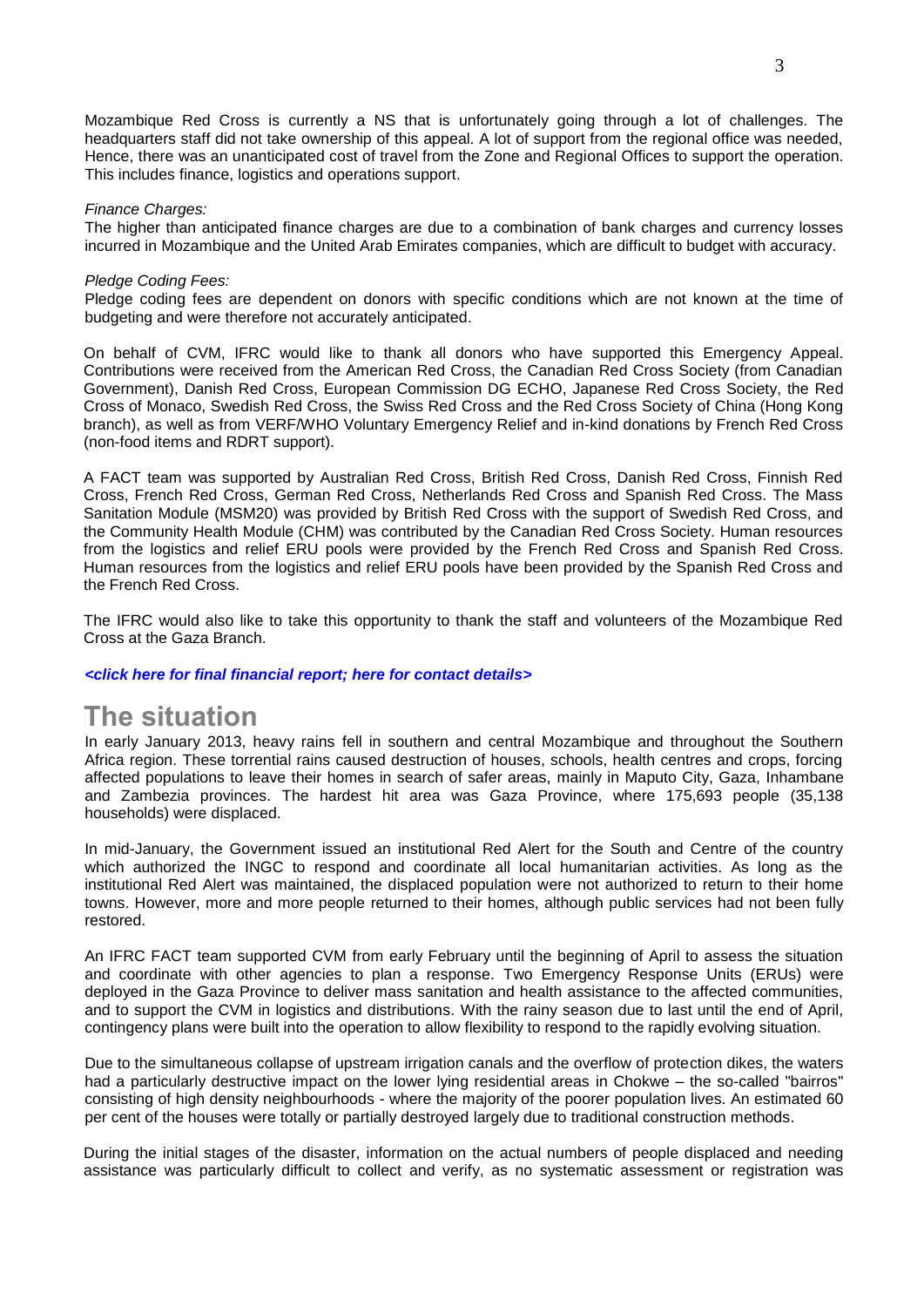conducted other than information collected by individual agencies. After the initial response to the emergency, the GoM's INGC rectified this problem and provided figures on a regular basis. The cumulative impact of successive floods, tropical storms and cyclones over a number of years had increased the long-term vulnerability of the affected population and exhausted their coping mechanisms. Most of the affected people, especially in rural areas, were already suffering from extreme poverty and deprivation before this year's disaster.

The FACT team, working in close collaboration with CVM, conducted rapid assessments and its findings are summarised below:

The **Chiaquelane accommodation camp** was located 30 km from Chokwe in an existing resettlement area initiated by the Government during the 2000 floods. Since then, it has become the designated contingency area in the Government's disaster management plan.

- Insufficient camp management and planning capacity existed, resulting in inadequate and insecure settlements where people tended to group according to their neighbourhood of origin (community network being an identified resilience factor), sprawling over a large area.
- The accommodation conditions were substandard, especially the availability and location of latrines.
- There were inequitable emergency shelter solutions, ranging from very limited number of tents to barely standing tarpaulin structures (no poles) and makeshift polythene coverings. A significant number of families took shelter under trucks.
- Insufficient and substandard sanitation facilities consisting of only 37 latrines and exposed rubbish tips located in close proximity to shelters and water points.
- NFIs such as mosquito nets, hygiene kits, kitchen sets, blankets, jerry cans and sleeping mats were insufficient. The assumed quantity of potable water (2 x 5,000 litres tank, 1 x 10,000 litres bladder and 5 water points) was insufficient and of an undetermined quality.

In **Macia**, the most significant accommodation centre was the Evangelic Church compound (housing approximately 1,500 families).

- Accommodation conditions provided were also sub-standard and limited.
- Inequitable emergency shelter solutions ranging from a limited number of tents to barely standing tarpaulin structures (no poles) and a significant number of vulnerable people, in particular women and children (approximately 300 people reported);
- Insufficient and substandard sanitation facilities: 7 latrines, 1 bathroom, exposed rubbish tips;
- Insufficient quantities of NFIs for distribution: mosquito nets, hygiene kits, kitchen sets, blankets, jerry cans and sleeping mats;
- Assumed insufficient quantity of potable water (5,000 litre tank) of an undetermined quality.

The duration of the displaced population in the transitional camps was very short. The moment the water had receded and there was no further information on the next rains, the population started going back to their places of origin so as to start the cleaning and rehabilitation of their homes. They initially went back to the camps at night to sleep, but eventually only visited the camps during the day in order to receive the relief items that were being distributed. Given that this was happening even while the Red and Orange alerts were still in place, the Government decided to stop the distributions in the camps once the emergency alert was cancelled.

The situation of Chokwe city and surrounding areas is now back to normal. With the support of different agencies, including the IFRC, the people have managed to repair their houses and re-establish some minimum conditions of shelter. The Chokwe provincial administration which had been relocated to the Chiaquelane camp returned to Chokwe once the town was cleaned up and the Red Alert lifted.

Public health issues remained a high risk throughout the operation due to stagnant and contaminated waters.

At the end of the 2013 rainy season, activities focused on the lessons learned area and the plans and preparations for the events in 2014, which included capacity building of the communities' volunteers and disaster management through the prepositioning of NFIs in secure CVM warehouses.

The following achievements are of particular note, particularly in relation to the CVM in the Gaza province: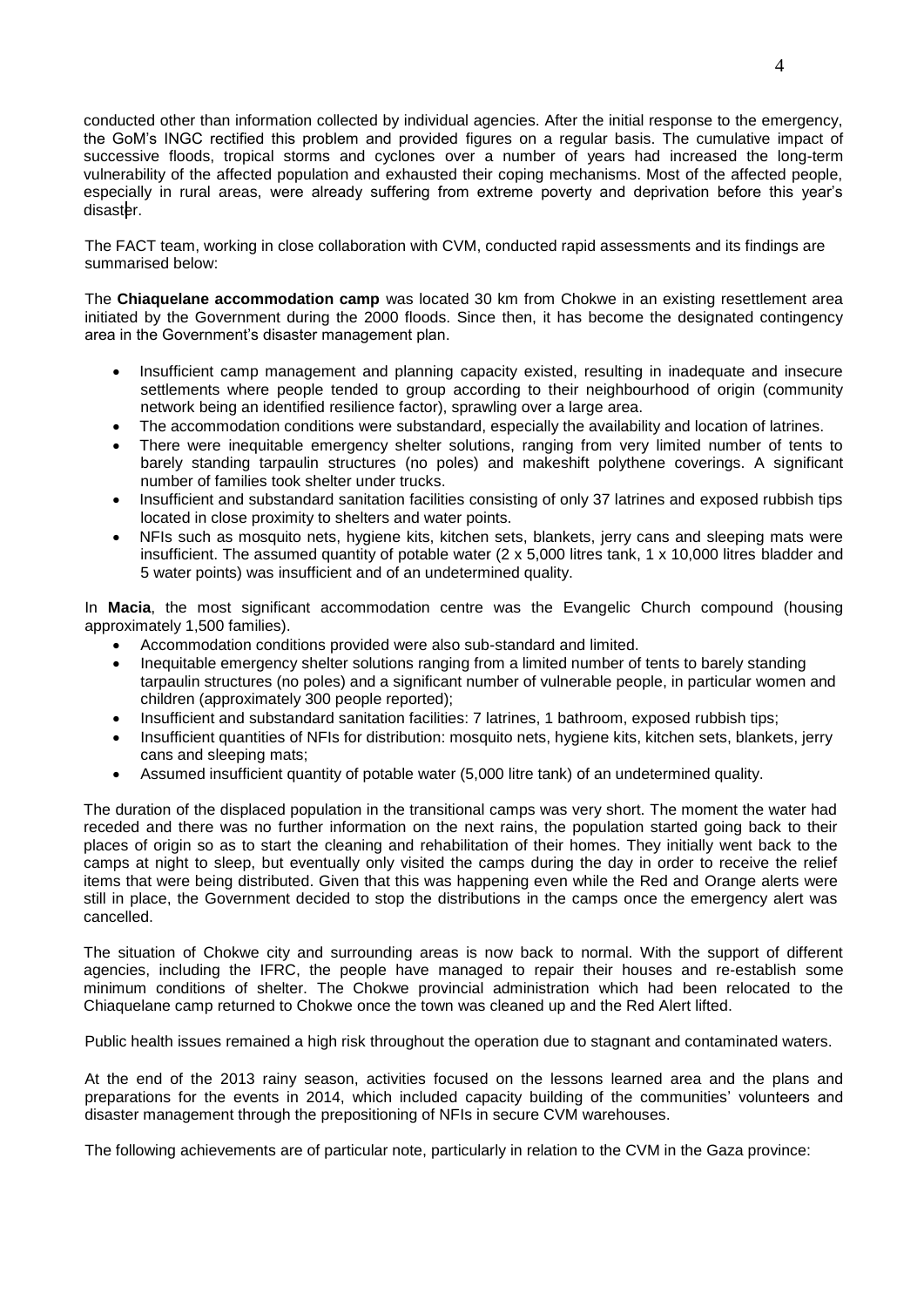- 1. The CVM's visibility and credibility has increased, resulting in an increase of volunteers in the area.
- 2. The capacity of the volunteers that worked during the emergency has been enhanced, and they now have more knowledge and confidence for future emergencies.
- 3. The amount of prepositioned stocks has also been increased, facilitating the early response to future emergencies.
- 4. The most affected beneficiaries are receiving follow-up support from the CVM volunteers.
- 5. The investment of time and resources to interact and coordinate with the local governmental institutions are paying off, as the CVM has gained their respect for the response to the emergency.

The government has offered plots on higher ground for resettlement for the affected families. According to INGC/COE Gaza, out of a total of 8,790 planned plots, 1,940 plots have been demarked with 926 families being resettled including 403 families in the district of Chokwe.

**National Society Capacity Building**: The capacity of the National Society was strengthened through empowering and enhancing its volunteer base, and district and provincial staff members. This has been accomplished by training and refreshing volunteers (34 in total, 20 new and 14 refresher), training of an additional 40 volunteers in shelter, relief and distributions, and training of another 13, including provincial technicians, on how to manage, organise, coordinate and report a distribution. In addition, training was given to the provincial and district technicians on "shelter, relief and displaced camp management".

Besides the training and after having verified the appropriateness of the prepositioning of stocks for a rapid and efficient response, the amount of prepositioned stock has been increased which will facilitate the response for the next emergency.

# **Coordination and partnerships**

Over the past decade, CVM has gained valuable experience in disaster response, notably from responding to the devastating floods of 2000 and 2001. As an auxiliary to GoM in emergency response and preparedness, CVM, with assistance from IFRC, was working in close coordination with the INGC and other humanitarian actors to provide the most effective support to people in need.

The Government of Mozambique (GoM) has the overall coordination of disaster response through the INGC. CVM took part in the regular coordination meetings held at the Disaster Management Technical Council which is part of the national disaster management structure. CVM's involvement supported the Government-led coordination mechanisms in recognition that all humanitarian interventions were coordinated within this structure.

The FACT team members participated in the daily GODE (internal emergency coordination group) meeting lead by the CVM whenever they were not in the field. Partner National Societies (PNSs) were present at these meetings. The FACT team leader and the Regional Disaster Management Coordinator met regularly with the Humanitarian Country Team (HCT) working group chair for coordination and information sharing. This representation was taken over once the Operations Manager was hired and has been followed until the end of the operation.

The HCT is the coordination platform for partner institutions (UN agencies, NGOs and Red Cross Movement), focusing on common strategic and policy issues related to humanitarian action. These agencies have been working through a cluster approach in Mozambique for some time, and most clusters remain active all year, not only in time of disasters. As this disaster has come to an end, the HCT has instigated gathering lessons learnt and has started preparing for the 2014 events. As of November 2013, the clusters will start meeting again, sharing information on prepositioned stocks and starting to coordinate on any response required should a further disaster (floods, cyclone or earthquake) hit Mozambique.

Humanitarian clusters have supported Government sectors in planning and performing in-depth sectoral assessments in flood areas. The Government infrastructure sector has concluded an in-depth assessment in Gaza province with the support of the early recovery cluster and the World Bank.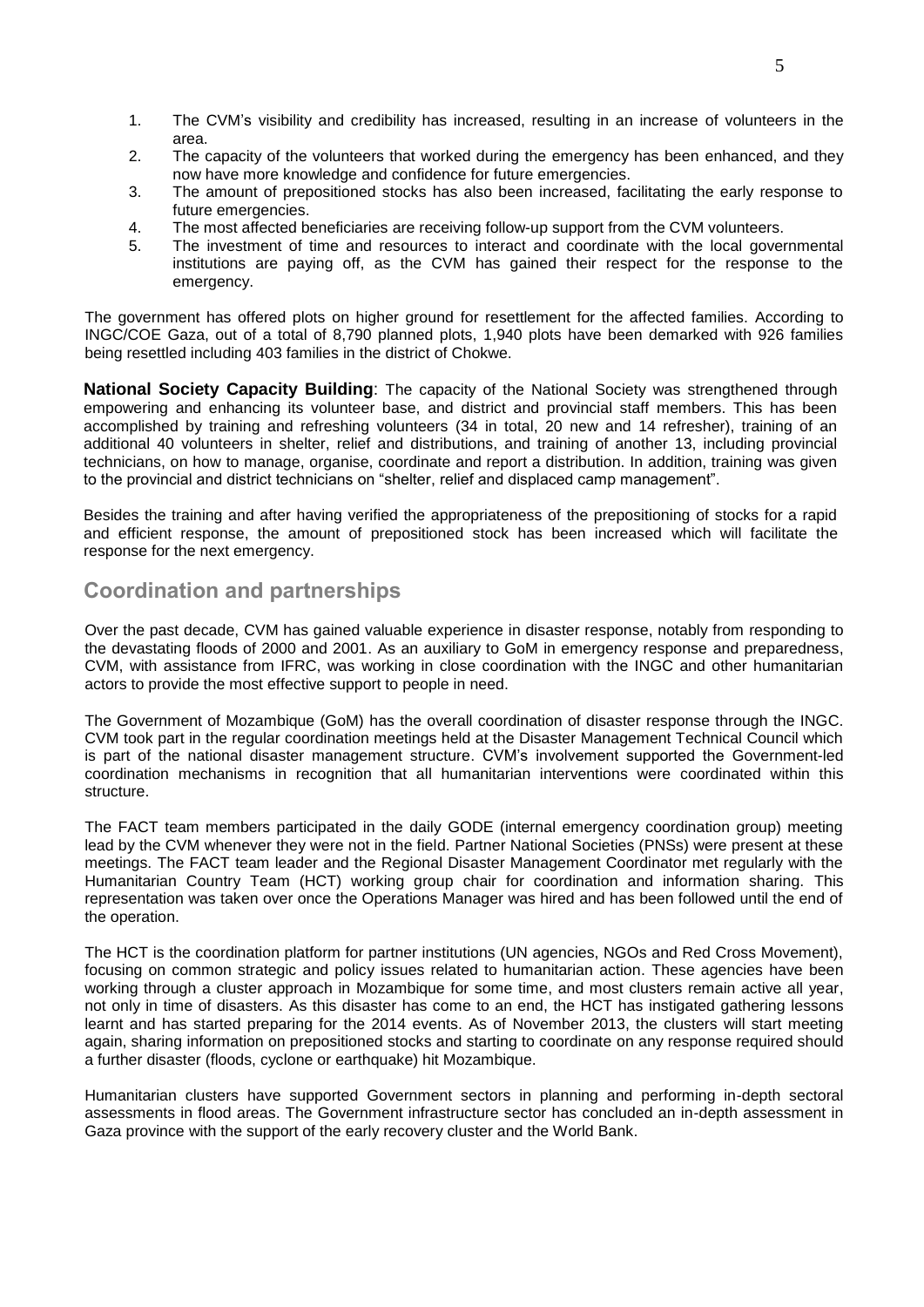Under the National Contingency Plan, CVM leads the shelter cluster in Mozambique for the relief phase while UN Habitat leads the cluster once the response evolves into recovery activities. To be able to support this CVM role in the future, the position of the Shelter Cluster Coordinator has been supported by the IFRC.

CVM was also part of the UNAPROC (Civil Protection Unit) teams that carried out search and rescue operations, and 19 volunteers were involved.

The key humanitarian agencies that were active during the 2013-14 floods were: World Vision International, Save the Children, Oxfam, Samaritan's Purse, IOM, UNICEF, WFP and UNDP/OCHA. WFP provided vital transportation and warehousing in the Chiaquelane accommodation camp on behalf of the operational humanitarian agencies.

PNSs with an in-country presence include the Belgium Red Cross, the Danish Red Cross, the German Red Cross and the Spanish Red Cross.

The humanitarian response of the CVM to the 2013 floods was noticed by private companies and individuals. The CVM internal solidarity fund has been receiving pledges from Europe Car Mozambique, the mining company Mozal and others. In Maputo, clothing was also donated.

From the onset of the operation, CVM volunteers supported all humanitarian agencies in distributing food items and NFIs. The volunteers – themselves victims of the floods – have returned to their places of origin and were rebuilding a normal routine, both in their personal lives and in CVM branch activities.

The Spanish Red Cross activated its agreement with Spanish Agency for International Development Cooperation (AECID) to implement a mass sanitation project (WASH) in the Bilene and Xai Xai districts, in Gaza province; valued at EUR 135,000 for four months, and they managed to distribute 2,000 hygiene kits amongst the affected population and build 550 mid- to long-term family latrines. In addition, the Spanish Red Cross intervened in Zambezia to provide immediate relief assistance and support the process of the return to 150 of the most vulnerable families by distributing "return aid kits".

The German Red Cross has been implementing a disaster risk reduction project in the Chibuto and Chokwe districts. The Danish Red Cross has been supporting the development of CVM's Disaster Management master plan and a Community-Based Disaster Risk Reduction programme. The Belgium Red Cross is conducting a bilateral integrated health programme in the Manica province and supporting the branch in organizational development. In addition, they support an Orphans and Vulnerable Children (OVC) programme in Tete province.

IFRC and other PNSs not present in-country support different CVM programmes and the Zambezi River Basin Initiative.

The temporary IFRC office in Maputo was closed on 14 September 2013, and the situation in-country was monitored by the Southern Africa Regional Office in Botswana for the remainder of the operation.

# **Red Cross and Red Crescent action**

The CVM activated its Local Disaster Management Committees in the affected areas, carried out rapid assessments and disseminated early warning information for the population in risk areas. The CVM was the first responder to the emergency due to the good relations with the government authorities. The CVM set up the first tents in Chiaquelane camp and a water trucking distribution system to meet the needs of the displaced people in the first days of the emergency. This was done with prepositioned materials that were available in the warehouses of the CVM.

Based upon the initial assessment by the FACT Health and WatSan delegates, a mass sanitation (MSM-20) ERU and a Community Health Module (CHM) ERU as well as a WASH delegate (PIROI) and Relief/Shelter (PIROI) teams were deployed in the Gaza Province.

The Mass Sanitation Module ERU (MSM-20), supported by the British and Swedish Red Cross was deployed to the Chiaquelane accommodation camp where the immediate focus was on establishing temporary latrines (40 were built) and training people in the maintenance of these facilities. The ERU opted for a strategy of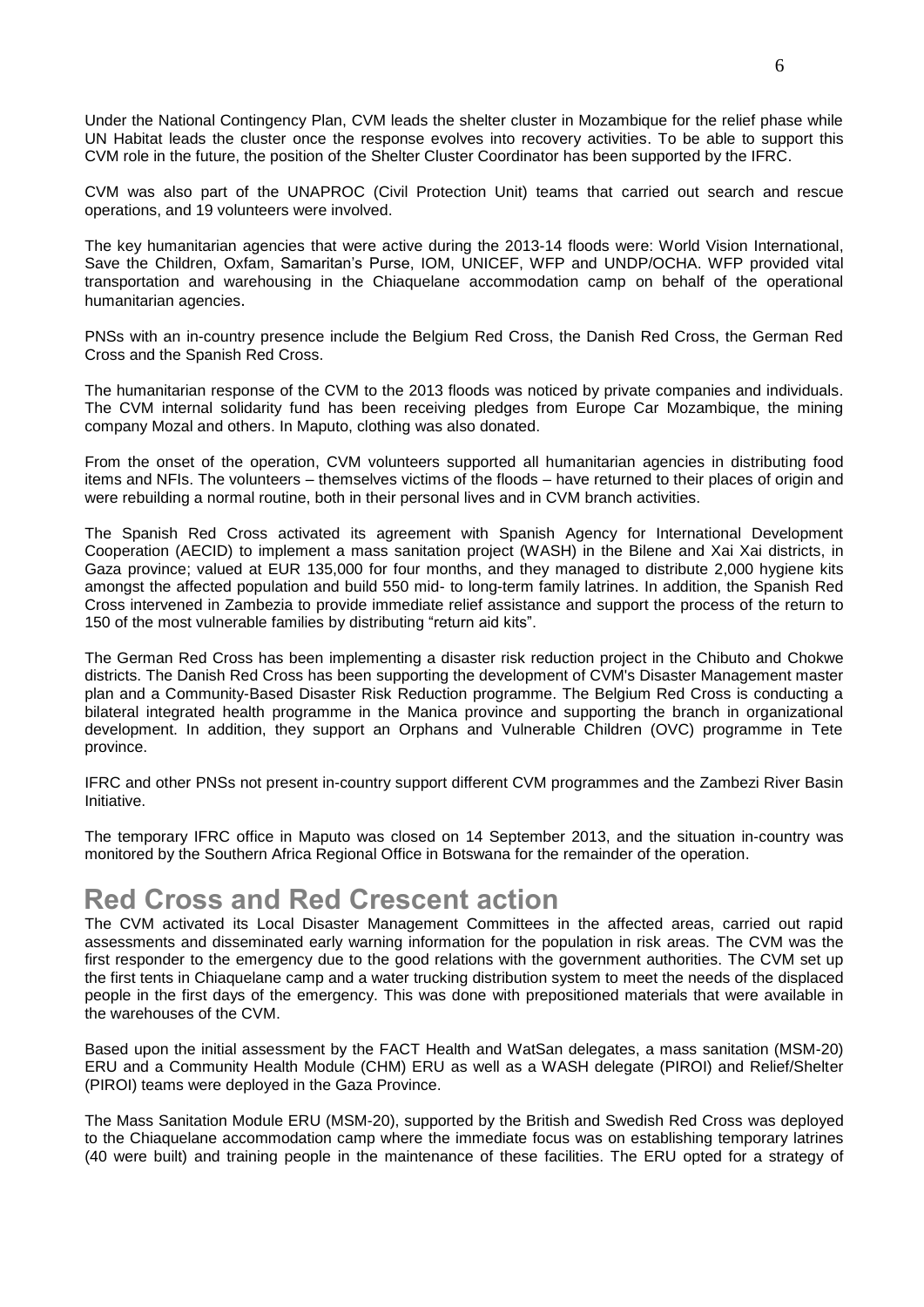payment to a series of people for the cleaning and maintenance of the latrines as a "cash for work" program to provide the displaced population with some short-term income while they recovered.

Other WatSan team members, particularly the RDRT delegate supported by French Red Cross, focused on Chokwe city and surroundings to clean boreholes and wells where in particular vector control, waste management and sanitation and hygiene promotion was essential before and while families return to their homes. The RDRT WatSan was supported by the MSM-20 team once the Chiaquelane camp was near to closure.

The MSM-20 has the capacity to reach at least 20,000 people to provide basic sanitation facilities (latrines, vector control and solid waste disposal). Hygiene promotion was central to its effective development and use of facilities and for maximising health benefits. Hygiene promotion activities include assessment, community mobilisation, hygiene information, education and communication targeted at promoting hygiene practices at the community and household levels, in addition to operation and maintenance of hygiene facilities.

The Community Health Module ERU (CHM), supported by the Canadian Red Cross, worked in Chokwe city to control malaria, supporting the CVM Gaza Branch in epidemic control. The CHM also performed the clean-up of the Main Hospital (massive sanitation of urgent structures to re-open their services), and worked on awareness building, community mobilization and waste disposal. In addition, they conducted verification of public health services, such as control of food being sold to avoid contaminations and intoxications. In close collaboration with the RDRT the CHM also followed up on the quality of the water distributed in Chokwe city.

After the multisectoral assessment, the efforts of the IFRC teams focused on the activities developed by the RDRT and CHM ERUs in Chokwe city and surroundings for the returned population.

The MSM 20 supported this activity until the last days of their mission as their main focus was on the population at Chiaquelane camp.

## **Beneficiary selection:**

The intervention was based on SPHERE standards and targeted specific vulnerable groups, with priority given to those who have completely lost their houses or whose houses were significantly damaged:

- Female headed households with young or school going children
- Households headed by children or young persons
- Households with members that suffer from a chronic illness or HIV/AIDS
- Households with elderly members or disabilities
- Households that were accommodating orphans

The CVM distribution plan was discussed and approved by INGC coordination mechanisms at the provincial and district level (COE and CENOE). Beneficiary identification for distribution of shelter items and NFIs was managed by the Mozambican Government, who provided beneficiary lists to Gaza CVM branch, while beneficiary targeting was carried out by CVM with support from the RDRT initially and the IFRC Operations Manager latterly.

The Chokwe area accommodated a relatively high female population, since many men migrate for work. Hence, both in Chokwe town as well as in the camps, special attention was paid to women affected by the floods, as well as their children, especially those under the age of five. Priority was given to female-headed households. HIV prevalence was high in the area. TB (co-)infection was also common. Families housing chronically ill people required special attention as well as child/orphaned headed households. Households composed of elderly people required more assistance while displaced in the Chiaquelane camp as well as from the time they return to their place of origin. As the intervention also included public infrastructure, people visiting health facilities and school-going children at primary schools were also targeted.

This intervention supported 5,700 of the most vulnerable families (28,500 people) affected by the disaster to recover and improve their pre-disaster living conditions in Gaza Province. The main focus of the operation was to assist these families with NFIs, emergency shelter materials, health and water sanitation assistance. Health activities and health and hygiene promotion sessions reached a higher number of indirect beneficiaries when they were implemented in the accommodation camps and, once these were closed, in the places of origin. Mosquito nets have been purchased and pre-positioned for the next emergency as the disaster prone areas are endemic to malaria and the distribution of mosquito nets will no doubt be a priority for the next operation.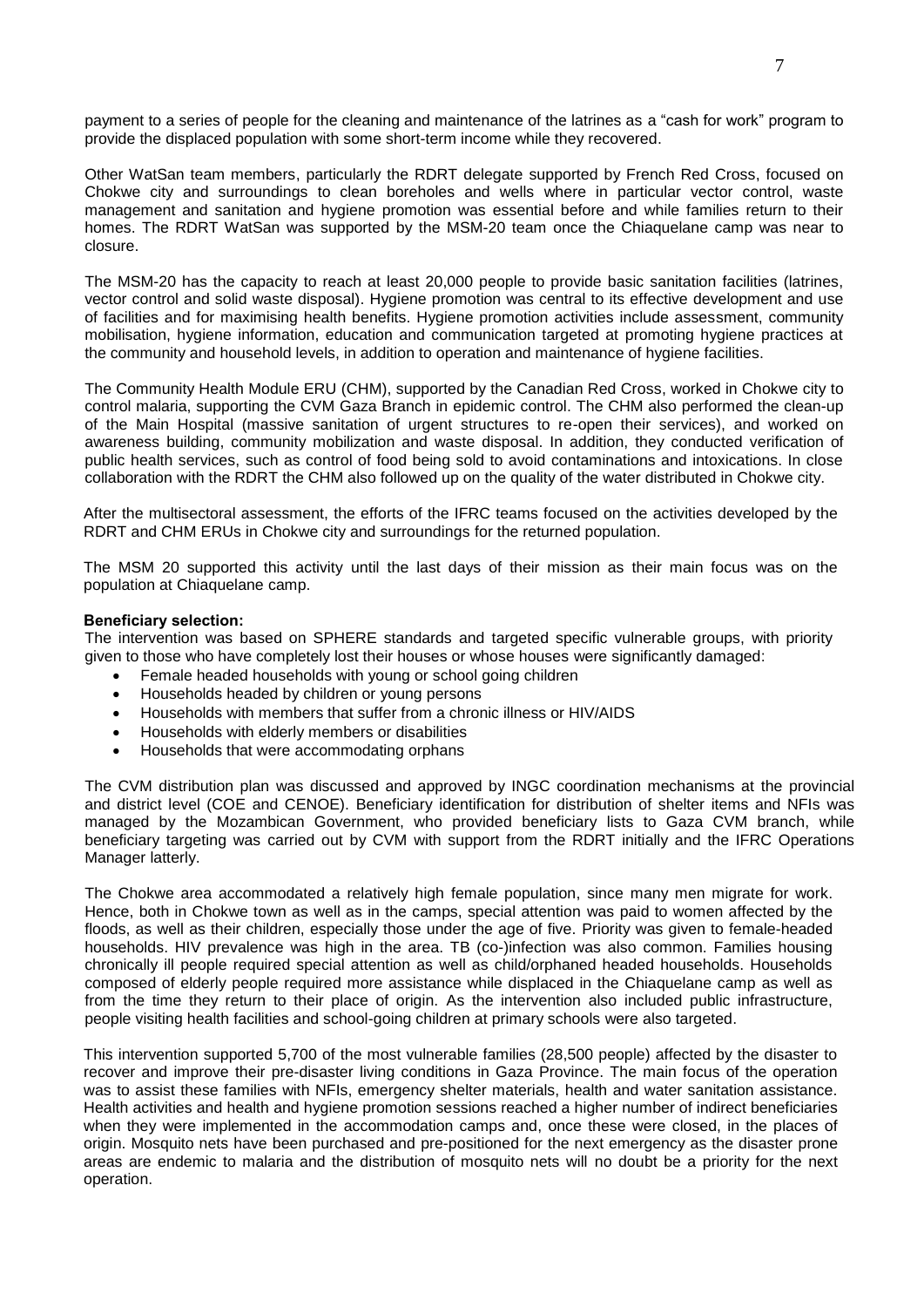The initial focus was the displaced population in the Chiaquelane camp or with neighbouring host communities from Chokwe city and to the city of Chokwe, and the affected population relocated to resettlement areas. As a clearer picture of needs and gaps emerged, other geographical areas were not excluded.

# **Achievements against outcomes**

## **Shelter, settlement and non- food items**

**Outcome: 3,000 of affected households in Gaza District have safe and adequate shelter and settlement solutions through the provision of locally appropriate materials and tools, and guidance on improved building techniques**

| มนแนแพู เธนแแนนธง<br><b>Outputs</b>                | <b>Activities planned</b>                                                                               |
|----------------------------------------------------|---------------------------------------------------------------------------------------------------------|
| Shelter assistance is provided to the<br>$\bullet$ | Develop baseline assessment                                                                             |
| flood affected target population<br>$\bullet$      | Identify 20 volunteers and staff to support operation and provide CVM/INGC                              |
|                                                    | volunteers with training on needs assessment                                                            |
| $\bullet$                                          | Procure and transport shelter materials to the site                                                     |
| $\bullet$                                          | Distribute two tarpaulins and one shelter tool kit to 3000 families                                     |
| ٠                                                  | In parallel with the distribution, undertake sensitization sessions on the use of                       |
|                                                    | shelter kits and setting up shelter                                                                     |
| $\bullet$                                          | Technical assistance in the setting up and maintenance of emergency shelter                             |
| ٠                                                  | Prepositioning of two tarpaulins, one shelter tool kit, one kitchen set and two                         |
|                                                    | blankets for 1,500 affected families in the Zambezia province                                           |
| Essential Household Items (EHI) are<br>١.          | Support CVM distribution plan design according to coordination mechanisms                               |
| provided to the flood affected target              | (COE,CENOE)                                                                                             |
| population<br>$\bullet$                            | Design detailed beneficiary identification and targeting strategy                                       |
| $\bullet$                                          | Provide 20 CVM volunteer/local staff with training/refresher course                                     |
| ٠                                                  | Distribute NFIs to 3,000 families – each family will receive one kitchen set as<br>per SPHERE standards |
| ٠                                                  | Report on distributions and adjust distribution plan if necessary                                       |
| $\bullet$                                          | Monitor the use of distributed items                                                                    |
| Flood affected families are able to<br>$\bullet$   | Community will be organized in groups of 20, which is the average block in an                           |
| restore their flood damaged homes                  | urban neighbourhood                                                                                     |
| and community spaces<br>$\bullet$                  | Cleaning kits (including a bucket, a wheelbarrow and a rake) will be                                    |
|                                                    | distributed for cleaning mud and debris from houses to 100 bairros - a total of                         |
|                                                    | 1,000 buckets, 1,000 rakes and 300 wheelbarrows.                                                        |
| ٠                                                  | Awareness campaigns on the promotion of communal hygiene                                                |

## **Achievements**

Needs assessment training was performed by CVM in the field in collaboration with the field-based FACT and IFRC members. CVM volunteers continue to visit the beneficiaries, with follow-up supporting on the use of shelter tool kits. 12 trained CVM volunteers provided advice and assistance in setting up and maintaining emergency shelter activities. The large number of people affected in the Gaza (around 180,000 compared with Zambezia 50,000) led to a shift of prepositioned items to Gaza Province. The CVM network in the affected area and their good relationship with the local authorities (COE and CENOE) has guaranteed that the GoM's structures were in agreement with activities at all times. The identification of target families was done on the basis of the following categories: orphans, single women households, elderly, handicapped and level of poverty. In total, 43 CVM volunteers received training on using shelter kits, identifying beneficiaries, and performing distributing. 3,000 families received one kitchen set and shelter tool kit as per Sphere standards. Distributions was done according to the beneficiaries identified and as NFIs arrived. As part of the usual CVM volunteer activities, they visited the beneficiaries and supporting them in the utilization of the tool kits. After initially providing distributions to village leaders, this was changed when the local authorities requested CENOE and CVM that the most vulnerable receive the materials, so they could be used to provide labour to generate income. The CVM volunteers supported this approach. A shelter cluster co-ordinator was recruited and led the shelter cluster. An evaluation of shelter cluster co-ordination for this emergency was undertaken.

In total, 3,000 families were provided with shelter assistance tool kits to restore/improve their houses to safe shelter conditions. A total of 6,000 tarpaulins, 3,000 tool kits, 3,000 kitchen sets, 1,000 sleeping mats and 1,000 mattresses have been distributed amongst the most vulnerable population in their places of origin, increasing their quality of life and supporting the return to a pre-disaster situation.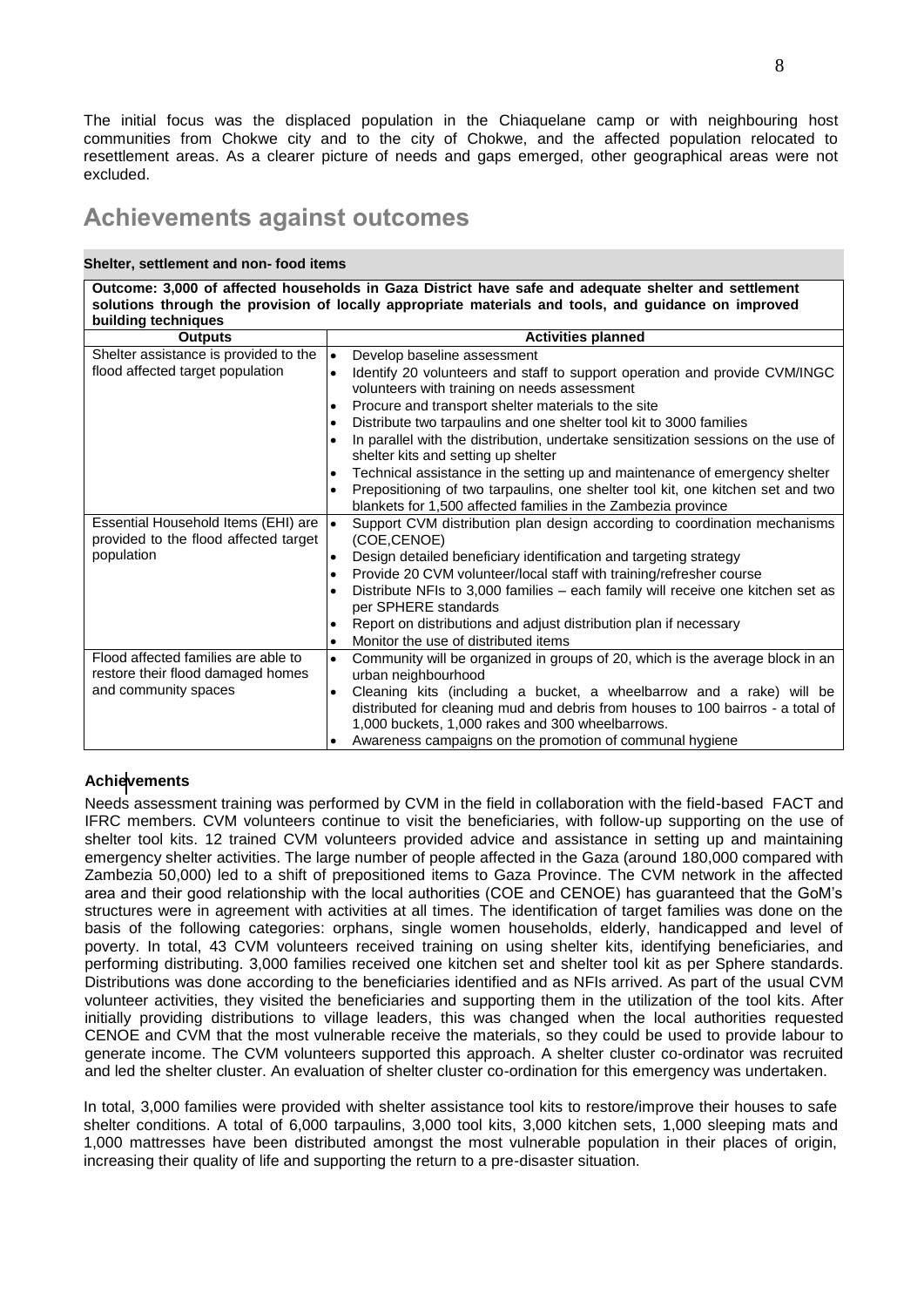A total of 8,500 tarpaulins (4x6 m), 4,250 shelter tool kits, 3,000 kitchen sets, 87 tents and 2,000 sleeping mats have been pre-positioned in the CVM warehouse as a disaster preparedness measure.

Urban communities in Chokwe were organized in groups of 20 households, called 'bairros'. The tool kits were designed in a way enabling the restoration of houses and livelihoods. Should sufficient funds become available and CVM has the capacity to get involved in the proposed early recovery activities, there was an opportunity to engage in build-back-better activities, building houses more resilient to flood damage.

| <b>Emergency Health</b>                                                                                      |                                                                                                                                                                                                                                                                           |  |  |  |  |  |  |  |
|--------------------------------------------------------------------------------------------------------------|---------------------------------------------------------------------------------------------------------------------------------------------------------------------------------------------------------------------------------------------------------------------------|--|--|--|--|--|--|--|
| Outcome: Within 6 months, the basic living conditions of 5,700 of the most vulnerable affected families have |                                                                                                                                                                                                                                                                           |  |  |  |  |  |  |  |
| been restored to pre-emergency conditions while strengthening household and community resilience             |                                                                                                                                                                                                                                                                           |  |  |  |  |  |  |  |
| <b>Outputs</b>                                                                                               | <b>Activities planned</b>                                                                                                                                                                                                                                                 |  |  |  |  |  |  |  |
| Target population is provided<br>with rapid medical                                                          | $\bullet$<br>First Aid support maintained by 20 CVM volunteers in the Ministry of Health (MoH)<br>health structures                                                                                                                                                       |  |  |  |  |  |  |  |
| management of injuries and<br>disease                                                                        | Support of the CVM health posts with first aid material (incl. ORS) and assist with<br>$\bullet$<br>referral cases                                                                                                                                                        |  |  |  |  |  |  |  |
|                                                                                                              | Support the ongoing health activities such as first aid and replenish kits with<br>$\bullet$<br>materials such as ORS distributed for diarrhoea cases)                                                                                                                    |  |  |  |  |  |  |  |
|                                                                                                              | There are 2 ambulances working as referral vehicles to take the emergencies from<br>Chiaquelane and Chokwe to the closest quality, non-damaged health facility.                                                                                                           |  |  |  |  |  |  |  |
| Community-based disease<br>prevention and health                                                             | Refresher training of 100 volunteers on ECV in coordination with MoH and District<br>$\bullet$<br><b>Health Offices</b>                                                                                                                                                   |  |  |  |  |  |  |  |
| promotion is provided to the<br>flood affected target                                                        | Daily sensitization activities in Chiaquelane transition camp and Chokwe city<br>$\bullet$                                                                                                                                                                                |  |  |  |  |  |  |  |
| population                                                                                                   |                                                                                                                                                                                                                                                                           |  |  |  |  |  |  |  |
| Epidemiological<br>surveys,<br>control                                                                       | Outreach community activities are maintained in Chiaquelane camp, Chokwe city<br>$\bullet$                                                                                                                                                                                |  |  |  |  |  |  |  |
| prevention<br>and<br>measures are carried out                                                                | and area<br>• Epidemiological surveillance, including nutritional situation                                                                                                                                                                                               |  |  |  |  |  |  |  |
| Vulnerable<br>groups<br>children.<br>(HIV/AIDS;<br>pregnant woman, children)<br>are identified and targeted  | $\bullet$<br>Sensitization awareness by the CVM volunteers and follow up on vulnerable<br>(women, children, elderly and HIV/AIDS and Gender Based Violence) cases<br>$\bullet$<br>Distribution of 1 torch/household to 2,000 women, who are single heads of<br>households |  |  |  |  |  |  |  |
| for support with<br>essential<br>health<br>management<br>measures                                            | $\bullet$<br>Sex and Gender Based Violence (SGBV) Assessment is performed and followed in<br>the affected areas<br>• Assessment on the viability of establishing "safe spaces" within the camp for                                                                        |  |  |  |  |  |  |  |
|                                                                                                              | vulnerable groups, especially on women and children                                                                                                                                                                                                                       |  |  |  |  |  |  |  |
| activities<br>health<br>Recovery<br>assist families to transition<br>back to their communities               | Health promotion programmes continue in the most affected areas.<br>$\bullet$<br>• CVM public health activities will continue in Gaza district in coordination with the<br>MoH                                                                                            |  |  |  |  |  |  |  |

## **Achievements**

The scope of the health and hygiene promotion sessions conducted, reached beyond the returned population as it was important that the whole population is aware of preventive and treatment measures, especially in cholera and malaria-prone areas. The response capacity of CVM was augmented by providing a refresher course to community-based volunteers in information, education and communications (IEC). As part of CVM activities, volunteers visited the affected peoples' home and provided treatment of the most prevalent diseases, such as diarrhoea.

ORS sachets were a component contained in the first aid kit. In order to be able to provide a rapid initial response to the increase in diarrhoea cases, a quantity of ORS was also donated by the IFRC through CVM to the Ministry of Health during the peak of the emergency. A total of 10,000 sachets were distributed under this operation in collaboration with the Ministry of Health.

During the emergency phase a total of 25 volunteers supported the MoH with first aid in Chiaquelane camp and set up and ran the main facility at the transitional camp in the Aerodrome, Chibuto, with support from the MoH. Thirty first aid bags distributed by the Canadian RC supported Emergency Response Unit have supported the CVM health posts.

Local procurement of ORS was performed due to the importing constraints faced during the operation. The support in the referral of the cases was done by supporting the CVM ambulances that were in the area. The ORS was procured locally and distributed to the families with cases of diarrhoea.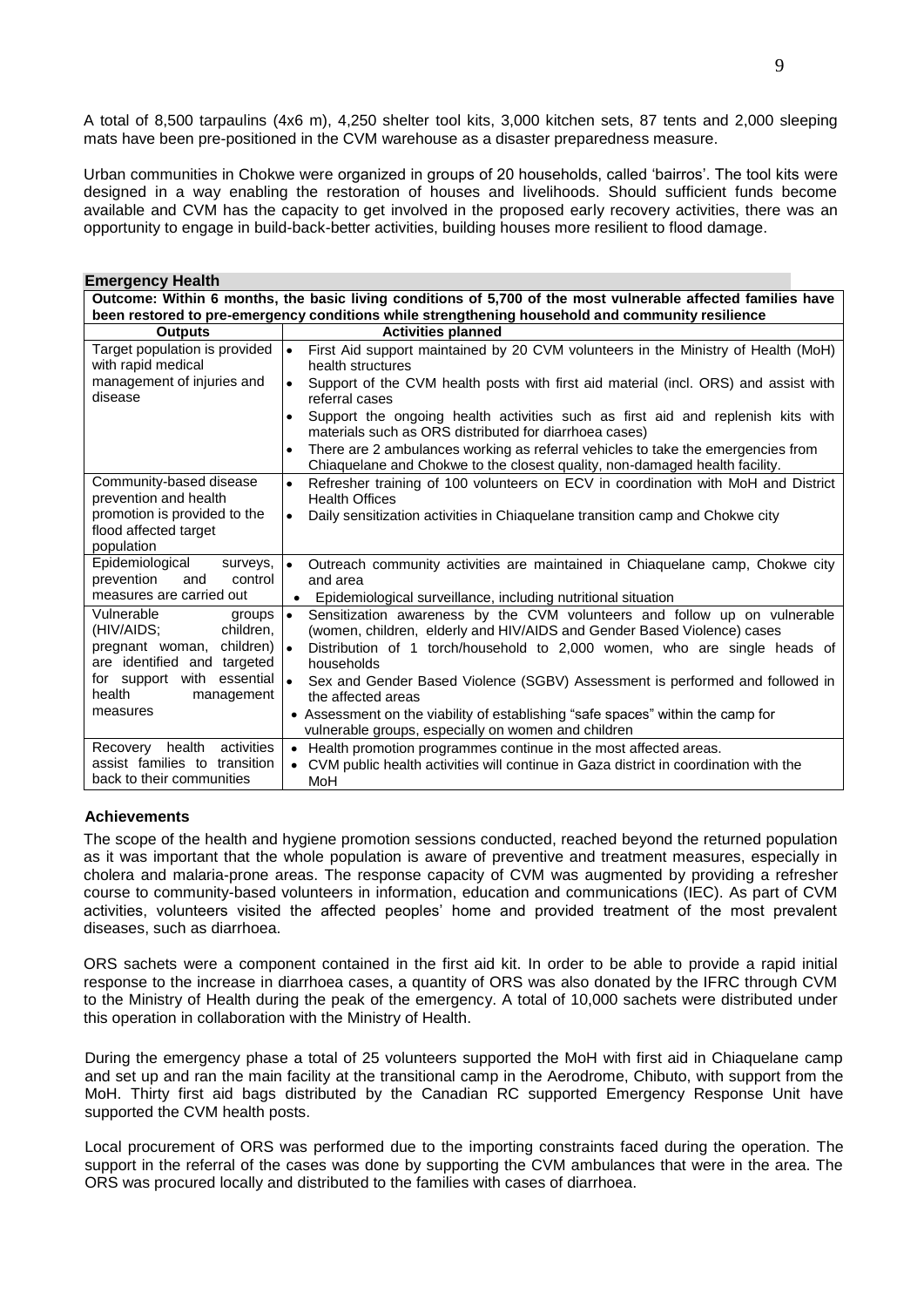Two basic IEHK kits, which are IFRC standard and suited to support the medical activities of the CVM in the Gaza province, have been used for replenishment. The two ambulances worked throughout the whole emergency operation with CVM volunteers transferring patients from the affected areas to the working health facilities based on evaluations done by the MoH medical staff.

All of the active and new CVM volunteers that joined during the emergency, 34 in total, were trained - 20 new volunteers and 14 existing volunteers who underwent refresher training. Sensitization activities were a part of the CVM activities in Chokwe city. They took place in Chiaquelane transitional camp and continued once people moved back to Chokwe city. Activities continued as part of the Chokwe CVM branch routine activities. Outreach activities were being maintained beyond this operation, as part of the CVM's routine.

After the departure of the ERU, the close relationship between the CVM staff in the branch and the MoH officials allowed follow-up and monitoring of potential outbreaks (none occurred). Awareness activities were being maintained as part of the work of the CVM branch in the area of Chokwe city and surrounding villages. Follow of the most vulnerable cases was done by the volunteer network that has restarted in the affected area.

The CVM volunteers in the field and the FACT and IFRC delegates in the different clusters raised awareness amongst the MoH and the other government institutions present in the clusters. The CVM volunteers, in collaboration with the IFRC and ERU staff present in the camps, and as part of the education campaigns, introduced the concept of "safe places". In addition, the tents set up by the CVM gathered the most vulnerable beneficiaries together, where they received around-the-clock support and supervision. Health promotion and health-related activities were being maintained beyond this operation as part of the basic activities of the CVM branch.

As the health support was provided to the whole camp population it is difficult to estimate the total number of people supported by health interventions. However, the health component was integrated with the WASH component and as such the health messaging benefitted all the 5,794 families receiving WASH assistance.

Furthermore, as part of the CVM preparedness planning, 5,500 treated mosquito nets and two Inter-Agency Emergency Health Kits (IEHK) including materials for basic health interventions for 10,000 people for three months have been propositioned with the CVM.

| Water, sanitation, and hygiene promotion                                                                                                |                                                                                                                                                                                                                                                                                 |  |  |  |  |  |  |
|-----------------------------------------------------------------------------------------------------------------------------------------|---------------------------------------------------------------------------------------------------------------------------------------------------------------------------------------------------------------------------------------------------------------------------------|--|--|--|--|--|--|
| Outcome: Immediate reduction in risk of WASH-related diseases for 5,700 families in the peri-urban areas of                             |                                                                                                                                                                                                                                                                                 |  |  |  |  |  |  |
| Chokwe Municipality, additional selected localities, and Transit Camps in the Gaza areas                                                |                                                                                                                                                                                                                                                                                 |  |  |  |  |  |  |
| <b>Outputs</b>                                                                                                                          | <b>Activities planned</b>                                                                                                                                                                                                                                                       |  |  |  |  |  |  |
| Improved daily access to safely<br>treated, handled and stored                                                                          | Procure and distribute Certeza water treatment product to most vulnerable in<br>$\bullet$<br>Chokwe and Chiaquelane.                                                                                                                                                            |  |  |  |  |  |  |
| drinking water by 15,000 people<br>(3,000 families) in Chokwe,                                                                          | Training to households receiving Certeza on correct use and safe handling and<br>$\bullet$<br>storage of drinking water                                                                                                                                                         |  |  |  |  |  |  |
| Chiaquelane and other selected<br>camps targeted for drinking<br>water quality intervention                                             | Appraise water distribution system in Chokwe, Chiaquelane and provide advice/<br>$\bullet$<br>feedback to actors responsible and WASH cluster                                                                                                                                   |  |  |  |  |  |  |
| Adequate sanitation<br>services<br>provided to the target population<br>which meet SPHERE standards<br>in terms of quantity and quality | $\bullet$<br>On-going WatSan assessment in areas affected by flooding within an integrated<br>relief approach<br>Identification of public spaces most in need of environmental sanitation action in<br>$\bullet$<br>Chokwe                                                      |  |  |  |  |  |  |
|                                                                                                                                         | Identification and preparation of liquid and solid waste dump sites in Chokwe<br>$\bullet$<br>Construction of 50 plastic latrines in Chiaquelane for $3 - 4$ months<br>$\bullet$<br>Train 30 volunteers on environmental sanitation campaign for Chokwe and<br>٠<br>Chiaquelane |  |  |  |  |  |  |
|                                                                                                                                         | Mass emergency environmental sanitation/ clean-up action at Chokwe<br>community/ bairro level                                                                                                                                                                                   |  |  |  |  |  |  |
|                                                                                                                                         | Emergency sanitation action such as solid waste disposal, waste management,<br>$\bullet$<br>hygiene information and education at selected public spaces (Heath Facilities,<br>schools, etc.) in Chokwe                                                                          |  |  |  |  |  |  |
| Hygiene promotion activities                                                                                                            | Design rapid hygiene promotion campaign and materials<br>$\bullet$                                                                                                                                                                                                              |  |  |  |  |  |  |
| provided to 20,000 people in<br>Chokwe and selected camps,                                                                              | Develop (print, reproduce etc.) hygiene materials and distribute to sites and<br>$\bullet$<br>volunteers                                                                                                                                                                        |  |  |  |  |  |  |
| meeting SPHERE standards in                                                                                                             | Organise rapid community-level hygiene promotion sessions using hygiene<br>$\bullet$                                                                                                                                                                                            |  |  |  |  |  |  |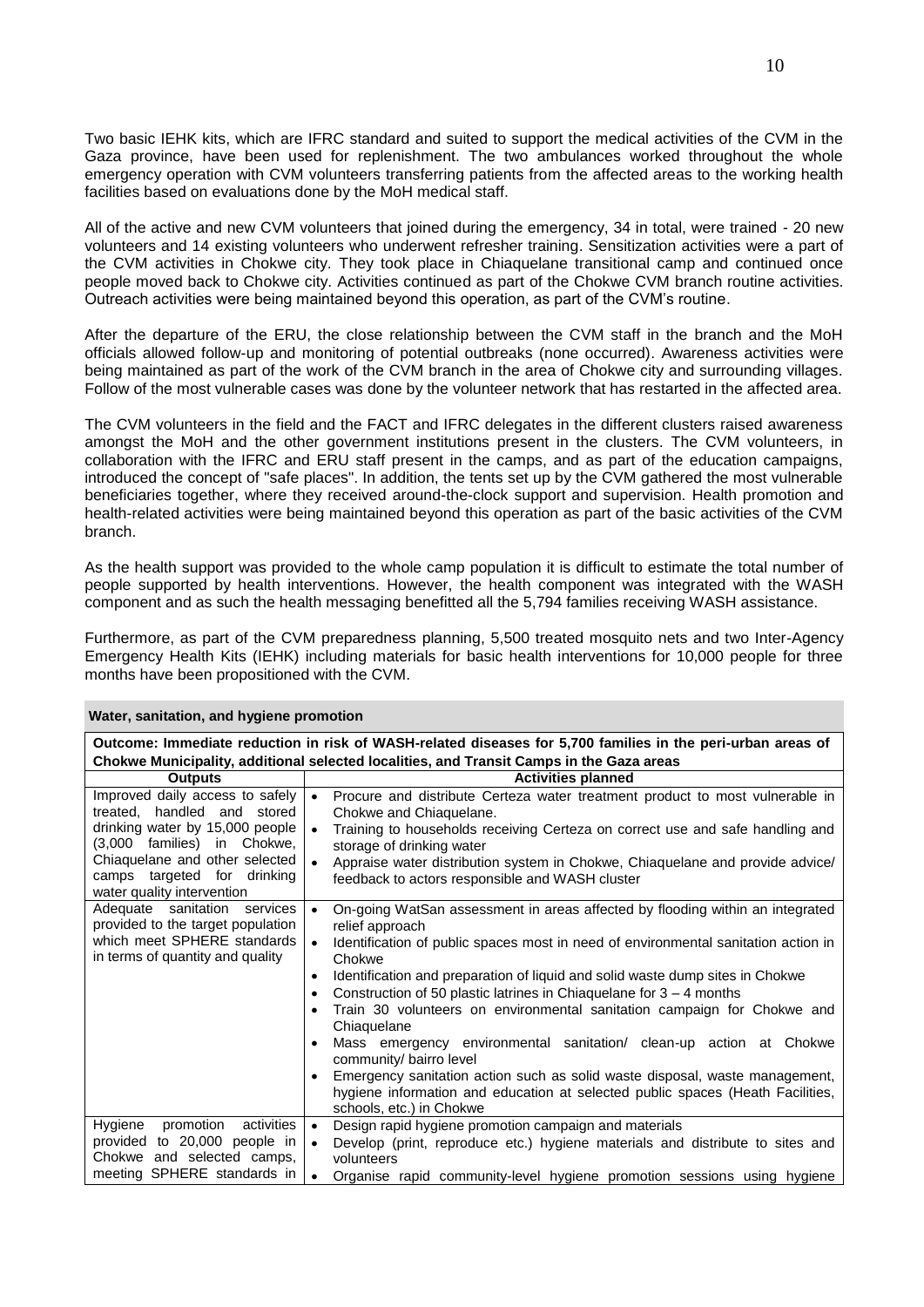| terms of identification and use of<br>hygiene promotion<br>methodologies appropriate to<br>the context                                                                                                                                          | promotion methods that are appropriate to the initial stage of an emergency<br>situation<br>Undertaking social mobilization in the camps for operations and maintenance<br>$\bullet$<br>(O&M) of sanitation facilities (latrines, hand washing, bathing and laundering)<br>Adapt the rapid hygiene promotion towards more in-depth mass campaign<br>appropriate to the stabilization stage, possibly including in-depth assessment of<br>hygiene situation, developing mass communication plan. Activities as radio<br>shows, drama, cinema, mobile phone, or others to be considered for the<br>campaign                |
|-------------------------------------------------------------------------------------------------------------------------------------------------------------------------------------------------------------------------------------------------|--------------------------------------------------------------------------------------------------------------------------------------------------------------------------------------------------------------------------------------------------------------------------------------------------------------------------------------------------------------------------------------------------------------------------------------------------------------------------------------------------------------------------------------------------------------------------------------------------------------------------|
|                                                                                                                                                                                                                                                 | On-going monitoring of hygiene activities<br>٠                                                                                                                                                                                                                                                                                                                                                                                                                                                                                                                                                                           |
| Distribution and correct use of<br>Sanitation and Hygiene-related<br>goods (NFIs), meeting SPHERE<br>standards by 15,000<br>flood<br>affected people                                                                                            | Procure and distribute hygiene and water related NFIs to selected beneficiaries<br>$\bullet$<br>15,000 received essential hygiene items including 450g soap (laundry and<br>$\bullet$<br>bathing), one 10-20ltr bucket and one 15- Itr jerry can<br>6000 women receive menstrual materials<br>$\bullet$<br>Ongoing monitoring of the use of NFIs<br>$\bullet$                                                                                                                                                                                                                                                            |
| Training<br>of<br>volunteers<br><sub>on</sub><br>WatSan/HP<br>programming<br>related<br>including<br>topics.<br>reporting/ monitoring<br>and<br>accountability, household water<br>treatment, and how to correctly<br>use hygiene-related goods | Design, training and implementation of monitoring and reporting system<br>$\bullet$<br>Train 50 volunteers on environmental sanitation campaign topics (e.g. excreta<br>$\bullet$<br>disposal, vector control)<br>Volunteers train 3,000 households in improving their sanitation and hygiene<br>$\bullet$<br>situation, and the use of distributed items<br>Refresher training of volunteers on PHAST and other hygiene promotion<br>$\bullet$<br>methodologies including basic accountability mechanisms<br>Workshop on identifying WatSan/HP priorities in emergency and (early)<br>recovery, with Volunteers and CVM |

## **Achievements**

Dissemination of key hygiene promotion messages and building capacity at the community level by training community-based volunteers rehabilitating water sources and training water committees, and the construction and distribution of latrine slabs for 50 (temporary) latrines was done in the Chiaquelane camp to last 3-4 months.

This has become a standard activity for the CVM branch and its volunteers in the area of Chokwe. They did a follow up on the most vulnerable, organising sensitization activities and supporting the most vulnerable groups back in their homes.

In total, 5,794 families were reached under this objective with the distribution of bathing soap, washing soap, buckets and jerry cans. Distribution of essential hygiene items was done within the most vulnerable population and in close collaboration with the local authorities. Furthermore, Chlorine was procured locally and 991 bottles of 100ml Certeza were distributed to 991 families.

A total of 10,500 bathing soaps, 3,000 laundry soaps and 1,500 chlorine tablets were also distributed to the affected populations.

Monitoring of the use of NFIs was being maintained as part of CVM's routine as they further develop in the area of Chokwe city and surrounding villages where NFIs have been distributed.

The Mass Sanitation Module ERU (MSM-20), supported by the British (and Swedish Red Cross) was deployed to the Chiaquelane accommodation camp where 120 latrines were established and the user training in the maintenance of these facilities. Other WatSan team focused on Chokwe city and surroundings to clean boreholes and wells, in particular on vector control, waste management and sanitation, and hygiene promotion was essential before and while families return to their homes.

The MSM-20 has the capacity to reach at least 20,000 people to provide basic sanitation facilities (latrines, vector control and solid waste disposal) and to initiate hygiene promotion programmes. Hygiene promotion was central as a strategy for promoting effective development and use of facilities and for maximising health benefits. Hygiene promotion activities include assessment, community mobilisation, hygiene information, education and communication targeted at promoting hygiene practices at the community and household levels, in addition to operation and maintenance of hygiene facilities.

The Community Health Module ERU (CHM) supported by the Canadian Red Cross started up in Chokwe city where malaria was on the increase. It also supported the CVM Gaza Branch in epidemics control, awareness building and community mobilization.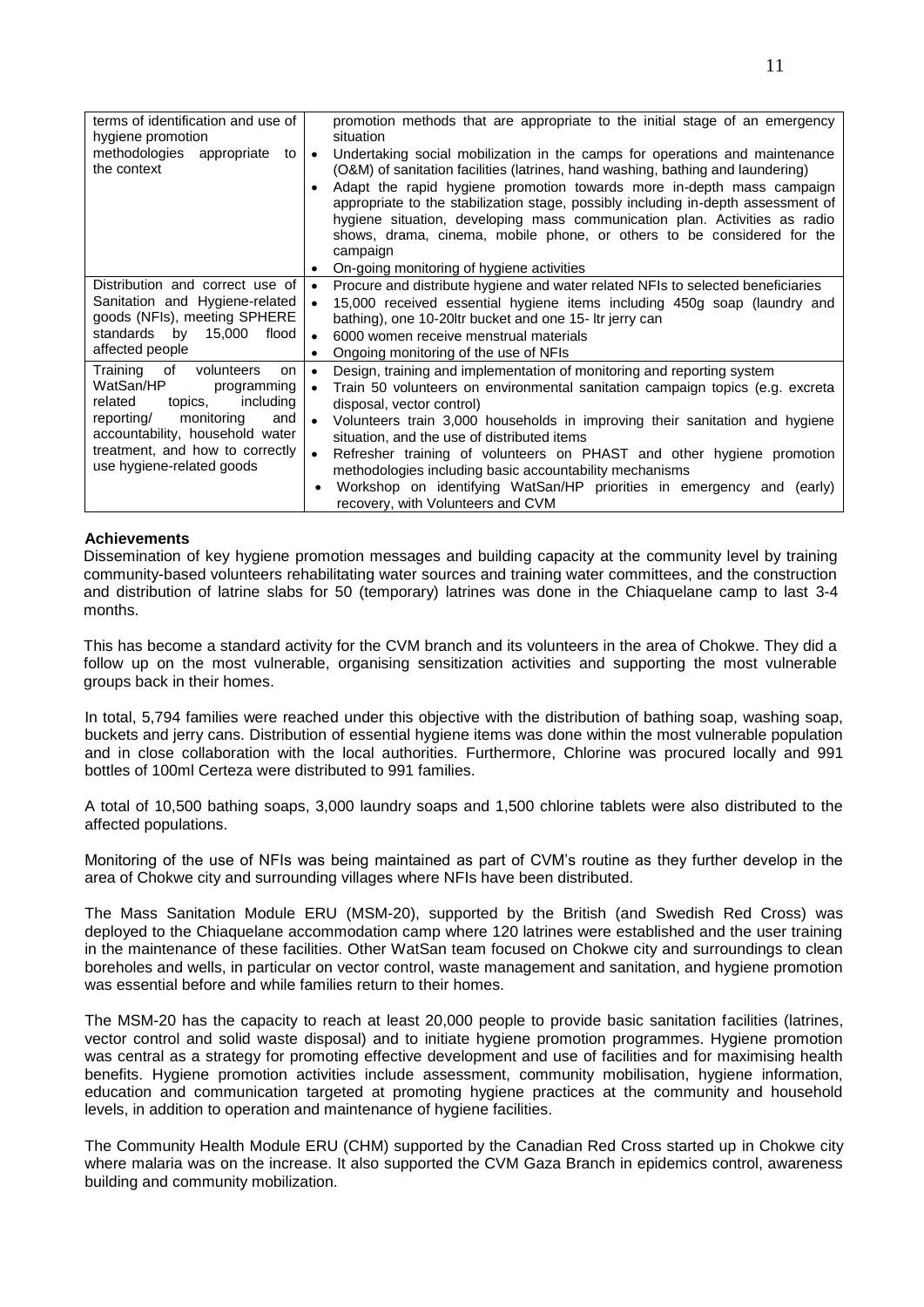The FACT team identified the public spaces in most need of environmental sanitation, with the Hospital of Chokwe a main priority. The ERU CHM cleaned the hospital and disposed of the medical waste. They also supervised the market areas to monitor food quality to avoid intoxications and potential outbreaks. The FACT team identified the public spaces in most need of environmental sanitation, being the Hospital of Chokwe a main priority.

40 latrines were built by the MSM ERU in Chiaquelane camp to cover the hygiene needs of the camp population. In total 34 CVM volunteers were identified for training on environmental sanitation, public health and relief. They were chosen on the basis of their enthusiasm and potential.

The MSM 20 worked in Chiaquelane camp and the CHM ERU took care of the emergency sanitation of the city of Chokwe. Awareness on emergency sanitation, waste management, hygiene information and education activities have been incorporated into the CVM branch activities in the Chokwe area.

With the support of the different ERUs, the local branch of the CVM received the necessary materials to distribute to all the sites and the volunteers. During the emergency phase, CVM volunteers and members of the IFRC teams took part in the hygiene promotion sessions that varied between speeches, songs and active participation and role plays with the beneficiaries.

CVM volunteers with the support of the ERU present in Chiaquelane camp, developed social mobilization campaigns for the creation of the sanitation facilities. As the population was in need and as part of a cash-forwork program, the MSM ERU paid beneficiaries to clean the latrines.

During the emergency phase different options were considered on how to increase outreach, such as radio programs or role plays. Some of them were performed as part of the sensitization activities and others (radio programs) could not be implemented as other actors (UNICEF) were already doing them. On the positive side, the CVM Secretary General was on national TV 3 hours a day during the emergency passing on hygiene messages.

Hygiene activities were under the evaluation of all the FACT members and the IFRC teams and are a usual part of the CVM activities in the area. This prevented any outbreaks. It has been through the CVM volunteer network that effective monitoring of the population took place, and continues. Distributions of essential hygiene items was done within the most vulnerable population and in close collaboration with the local authorities.

As an objective of all activities that the IFRC has been implementing in Mozambique, including the ERUs and PIROI teams, the capacity building of the NS has been a priority. There were already monitoring and reporting systems in place for the CVM based on their volunteer network as a result of the continuous training the CVM in Gaza has been receiving after each emergency for the past years.

What the different hands-on training has provided is a structure and some guidelines to improve the monitoring and reports. Environmental sanitation was included as part of the training for new volunteers and the refresher course to the veteran volunteers, performed by the MSM and CHM ERUs.

The total number of volunteers trained was 34 as those were the active and available volunteers. Hygiene activities have been under the evaluation of all the FACT members and the IFRC teams and were a usual part of the CVM activities in the area.

The identification of WatSan/HP priorities in emergency and early recovery took place based on a hands-on approach with the CVM volunteers working side-by-side with the different ERUs. A workshop on emergency health was conducted after the volunteers had received the basic training course which comprised a wide range of topics. CVM volunteers were encouraged to support the operations with the IFRC staff.

| LOGISTICS                                                                                      |                                                         |  |  |  |  |  |
|------------------------------------------------------------------------------------------------|---------------------------------------------------------|--|--|--|--|--|
| Outcome: Ensure appropriate logistics for IFRC/CVM Mozambique Floods response for the duration |                                                         |  |  |  |  |  |
| of 6 months                                                                                    |                                                         |  |  |  |  |  |
| <b>Outputs</b>                                                                                 | <b>Activities</b>                                       |  |  |  |  |  |
| The coordinated mobilization of relief $\vert \bullet \vert$                                   | Conduct rapid emergency needs and capacity assessments. |  |  |  |  |  |

**Logistics**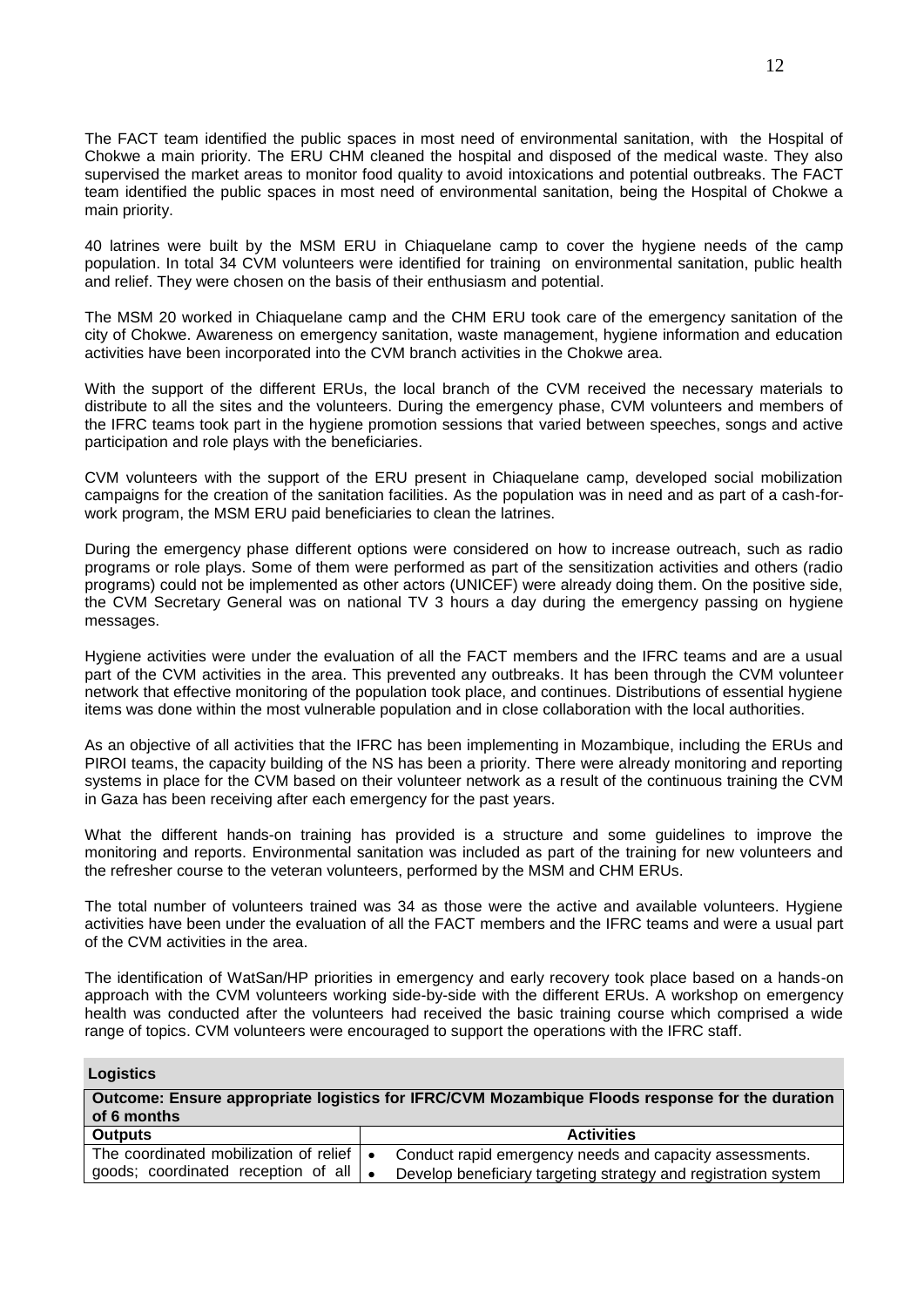| incoming<br>goods;<br>coordinated                                           | to deliver intended assistance                                            |
|-----------------------------------------------------------------------------|---------------------------------------------------------------------------|
| warehousing, and coordinated and                                            | Undertake local tendering<br>$\bullet$                                    |
| efficient dispatch of goods to the final                                    | Source through RLU/HLS international procurement of items<br>$\bullet$    |
| distribution points. The IFRC will also<br>work with the CVM to support and | according to the mobilisation table that cannot be procured               |
| logistics capacity<br>build<br>through I                                    | locally                                                                   |
| training, workshops, and support to                                         | Clear customs and undertake goods received procedures<br>$\bullet$        |
| the logistics function.                                                     | Distribute relief supplies and control supply movements from<br>$\bullet$ |
|                                                                             | point of dispatch to end user.                                            |
|                                                                             | Monitor and evaluate the relief activities and provide reporting<br>٠     |
|                                                                             | on relief distributions.                                                  |
|                                                                             | Develop an exit strategy                                                  |

## **Achievements**

During the emergency phase, there were a number of items procured locally such as soap (bathing soap and laundry soap) as well as ORS. This enabled the rapid and appropriate response and distribution to the affected population in an efficient manner.

Despite best efforts, the logistics of this operation have been a challenge.

After the downgrade of the alert level at Mozambique central government level, the import of goods was delayed from 2-3 days to 2-3 weeks, which in addition to the constraints encountered for the local and international procurement. Combined, this resulted in the delay of the arrival of some NFIs and the distributions were still occurring up to 4 months after the emergency was declared.

Identification of a logistician to support operations in the field was a challenge and support only became available, on a part-time basis, during the last months of the operations. This meant that all the logistics pressure and activities fell to the Operations Manager in Maputo.

The CVM logistics team performed extraordinarily and supported all the activities, facilitating operations both in Maputo and at the field level.

Transportation of goods for distributions were facilitated by the WFP Logistics cluster which extended their activities and support to the operations until August 2013. Their support in warehousing at Chiaquelane level and transportation of goods countrywide for prepositioning has facilitated greatly the activities of the operations.

The deployment of a Logistics ERU supported the operation and the teams in the field in close collaboration with the logistics team of the CVM. A rapid emergency needs assessment was performed by each of the FACT members during the emergency with close collaboration of the CVM counterparts as was the case with the ERU logistics officer. As part of the activities of the Relief PIROI team, training took place on beneficiary targeting and registration as well as on how to organise and coordinate a distribution from scratch to the preparation of the final documents in accordance with IFRC standards.

Local tendering procedures were started from the beginning of the operation and with the support of the different members of the Logistics team, both CVM and IFRC. After an initial assessment of the items that could be procured locally of an acceptable quality and within an acceptable delivery, any other material was procured internationally. All movement of goods was monitored and, with the support of the local logistics team and the IFRC staff, relief supplies were registered and followed through the whole process.

The PIROI team performed an "advanced" training to 13 volunteers and technicians on distribution plans, management, coordination and reporting. With supervision from the IFRC, the CVM technicians and trained volunteers were provided with appropriate templates, starting with the plan of distribution, to the final report. During the final phase of the operation, several visits took place from different IFRC members that have taken part in this operation (Logistics, Finance, Regional Operations) took place, where an exit strategy was agreed and launched.

**Communications – Advocacy and Public information**

**Outputs Activities**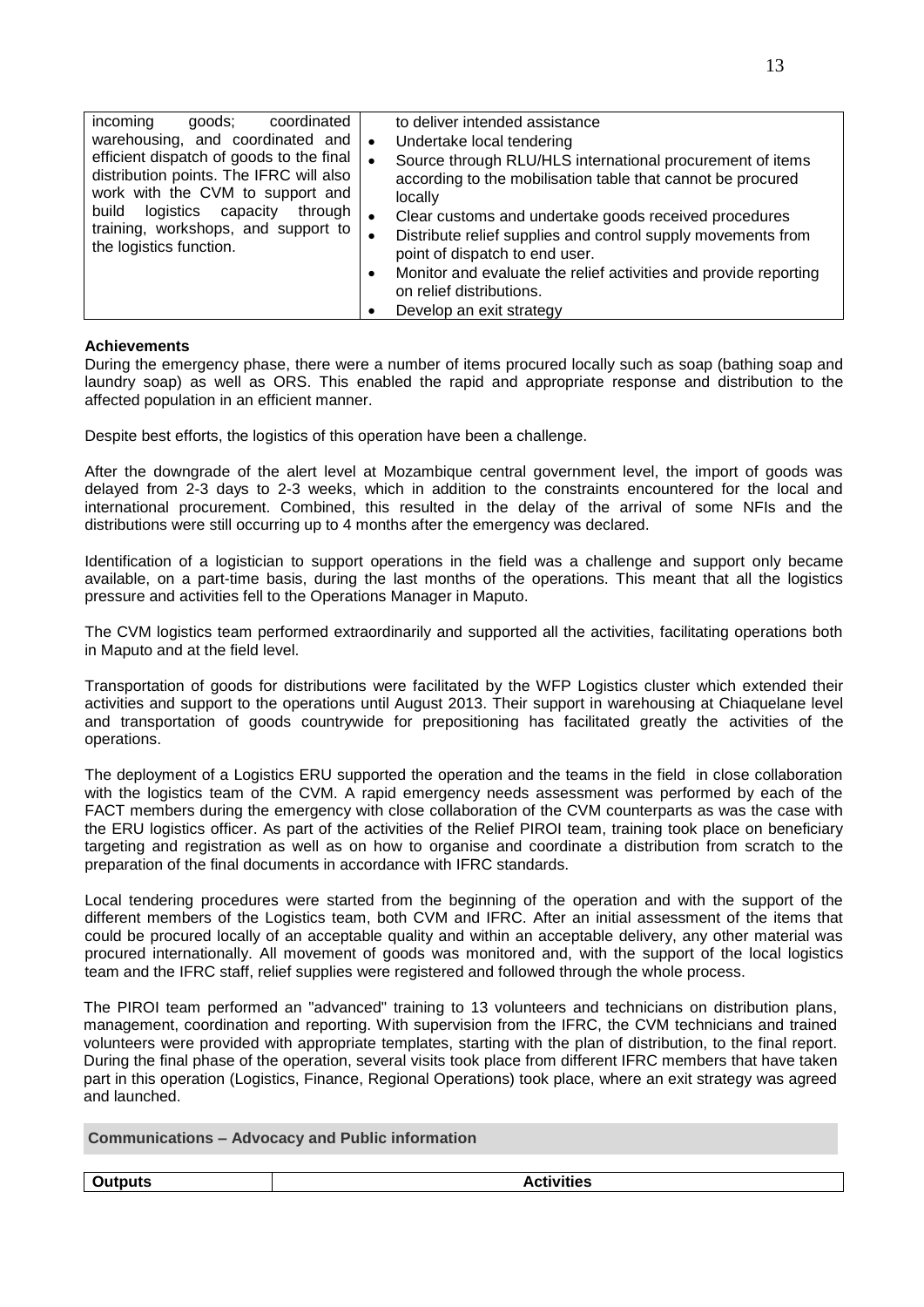|  | aaa af infanna |
|--|----------------|
|  |                |
|  |                |
|  |                |
|  |                |
|  | и              |

| Working<br>through<br>the<br><b>CVM</b><br>and<br>in<br>close                                                                                                                                                                                                                                                                                                                                                                                        | Key beneficiary audiences and their common sources of information are<br>$\bullet$<br>identified.                                                                                                                                                                                                                                                                                                                                                                                                                                                                                                                                                                                                                                                                                                                                                                                     |
|------------------------------------------------------------------------------------------------------------------------------------------------------------------------------------------------------------------------------------------------------------------------------------------------------------------------------------------------------------------------------------------------------------------------------------------------------|---------------------------------------------------------------------------------------------------------------------------------------------------------------------------------------------------------------------------------------------------------------------------------------------------------------------------------------------------------------------------------------------------------------------------------------------------------------------------------------------------------------------------------------------------------------------------------------------------------------------------------------------------------------------------------------------------------------------------------------------------------------------------------------------------------------------------------------------------------------------------------------|
| consultation<br>with<br>operational<br>and<br>technical counterparts,<br>those impacted by this<br>receive<br>emergency<br>timely,<br>accurate<br>information<br>this<br>on<br>disaster and services<br>available to support their<br>relief and recovery                                                                                                                                                                                            | Those sources of information are prioritized and provided with details on relief<br>$\bullet$<br>and recovery resources, qualification criteria, and other essential information<br>to benefit vulnerable individuals.<br>The inputs of beneficiaries are sought and incorporated into the planning and<br>implementation process of this operation.<br>Special focus is given to identifying and communicating with potentially<br>marginalized groups through methods that ensure their dignity.                                                                                                                                                                                                                                                                                                                                                                                    |
| The profile and position<br>of the CVM and the<br><b>IFRC</b><br>enhanced,<br>are<br>leading to<br>increased<br>availability of funds and<br>other<br>resources<br>to<br>support this and future<br>emergency operations.                                                                                                                                                                                                                            | News releases, fact sheets, video, photographs and qualified spokespeople<br>$\bullet$<br>are immediately developed and made available to media and key<br>stakeholders.<br>Direct outreach will be coordinated with the CVM and conducted with national<br>and international media.<br>The launch of this Emergency Appeal and other major milestones throughout<br>$\bullet$<br>the operation will be supported with people-centred, community level diverse<br>content, including web-stories, blog entries, video footage and photos with<br>extended captions, will be posted to ifrc.org and shared with other global<br>humanitarian web portals and international media                                                                                                                                                                                                       |
| Existing<br>and<br>potential<br>National<br>donors,<br>other<br><b>Societies</b><br>and<br>receive<br>and<br>partners<br>utilize<br>high<br>quality<br>communications<br>materials and tools they<br>need to raise funds and<br>build awareness for this<br>emergency.<br>communications<br>The<br>relations<br>media<br>and<br>capacity of CVM<br>is<br>increased in advance of<br>the next major disaster<br>impact<br>their<br>to<br>communities. | A communications tool-kit will be developed and distributed to key<br>$\bullet$<br>stakeholders that includes draft news releases, opinion pieces linking the<br>operation to Red Cross advocacy priorities (e.g. early warning, emergency<br>health, IDRL), key messages, talking points, reactive lines addressing existing<br>and potential risks to reputation, beneficiary profiles, photos, extended<br>captions and access to video footage for use in the partners' domestic<br>markets.<br>Conference calls for global communicators will be held regularly to share<br>updated information and to understand emerging opportunities and needs in<br>the communications arena.<br>CVM staff and IFRC communications focal points will jointly plan and<br>$\bullet$<br>implement IFRC supported field missions to gather information required for<br>the tools listed above. |

## **Achievements**

The need to communicate with disaster affected communities has proven to play an important factor in emergency response operations in Red Cross responses across the globe. Without robust beneficiary communication, people lacking information lose perspective and confidence further complicating relief efforts.

The Red Cross Red Crescent, as part of its commitment to work in partnership with the people affected by the floods in Mozambique, intended from the outset to assist CVM to include beneficiary communication programming as a cross-cutting function within its overall operational approach.

The media used include radio, TV, print and SMS, both directly on a one on one basis with beneficiaries or for mass information dissemination.

The steady flow of timely and accurate information between the field and other major stakeholders supported the operation by increasing the profile and in turn the funding and support for CVM and the IFRC. It also provided a platform on which to advocate on behalf of vulnerable populations. Donors and CVM received information and materials they could use to promote this operation.

## **Capacity of the National Society**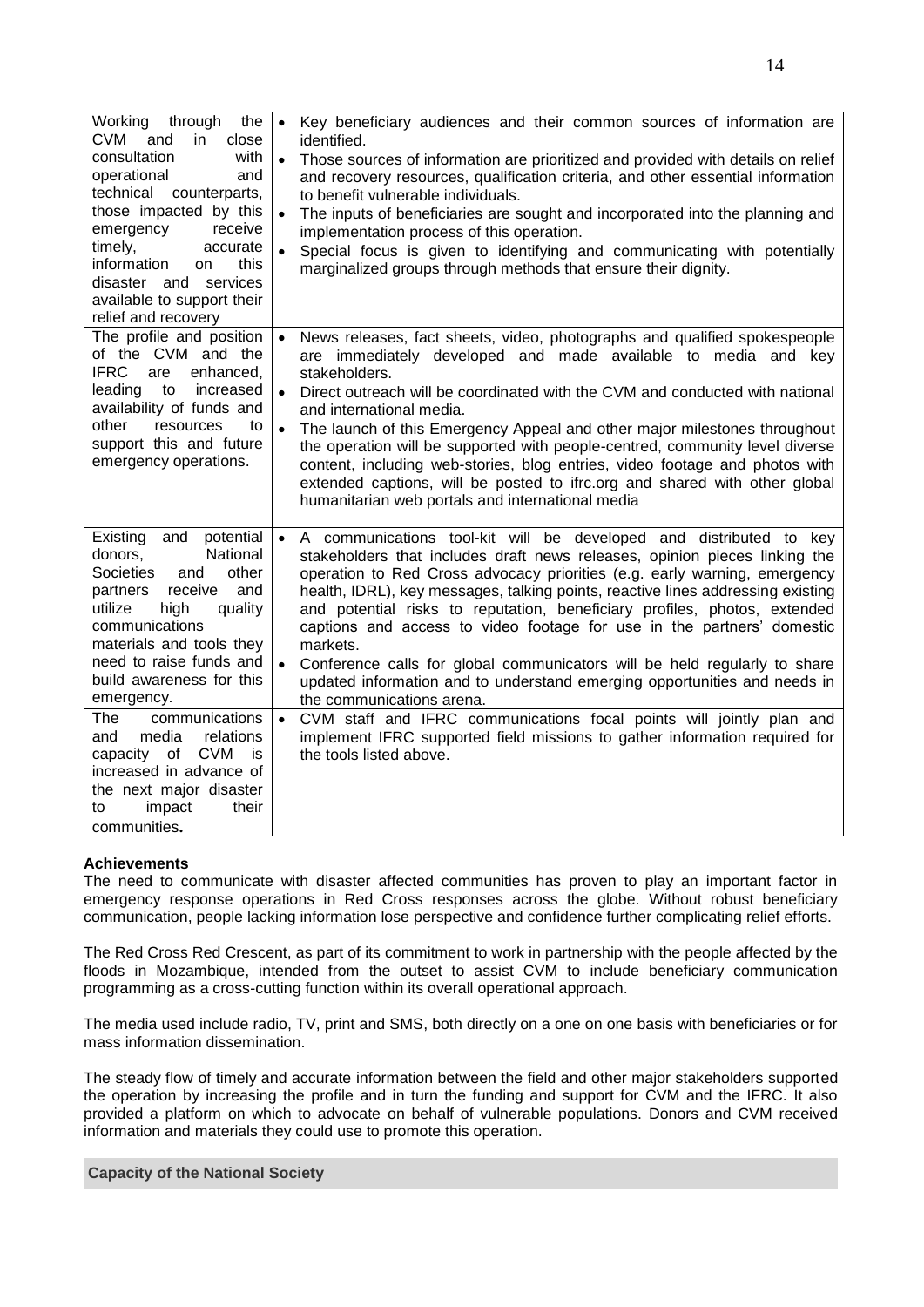CVM has extensive experience in emergency response from responding to the devastating floods of 2000 and 2001 and, being auxiliary to GoM in emergency response and preparedness, has responded regularly to disasters in the last decade, most recently in 2012 to several tropical storms, cyclones and floods.

The community-based approach has been mainstreamed in all CVM programmes and proven successful. It is now being used by the GoM and other organizations as the most effective way of building capacities and disaster risk reduction at local level. In recent disasters, the number of casualties and injured people has been very low compared to the disasters in the previous decades and this demonstrates that communities have a better understanding of the need for disaster preparedness and contingency plans. CVM will continue to use this approach and will expand their intervention areas in coordination with the Government and other agencies programmes.

Last year, in preparedness for this year's emergency, different simulation activities between the Government of Mozambique and the CVM took place in Chokwe and surrounding areas facilitated the response and coordination efforts when his years' flood happened.

The CVM has developed a *Disaster Management Master Plan 2010-2017* with four programmatic objectives: Organizational Development, Disaster Risk Reduction, Disaster Response and Disaster Recovery. In-country Partner National Societies are supporting this plan through either specifically developed programming (OD, DM,DRR) or as part of an integrated approach to target communities. Multi-sector activities are implemented to provide holistic support and more effective results in building capacity and strengthening the communities.

The Mozambique Red Cross Society continues to face challenges and has capacity gaps to effectively coordinate a response. The number of volunteers was low compared to the needs and demands.

The total number of volunteers in Mozambique was estimated at 6,600. In the Gaza province, the volunteer base was 415 of which 193 persons (80% of whom are women) have been trained in CBHFA. Presently a limited number of volunteers (50) are available but, after this response, new volunteers are in the process of being recruited and trained for future operations.

This emergency operation provided the opportunity to increase capacity and experience of CVM in implementing emergency activities. To this end, IFRC provided technical advice and coordination support to CVM disaster management coordinator for Gaza Province, as well as built capacity across a range of sectors at CVM national, provincial and district levels. This capacity development did also include on the job training for CVM staff and volunteers during programme implementation.

As a result of the operation, the staff in the Gaza province and especially in the Chokwe urban area and surroundings have received formal training and hands-on training from the IFRC teams, forming a base for a response in the next emergency. They are highly motivated and continue their activities despite the institutional constraints that are facing.

While CVM does have the knowledge, the experience and the means, CVM has requested more training support from the IFRC so as to follow their activities in the field.

For the future a surge support of RDRT to coordinate and confirm that the activities in the field are implemented could be effective. With this support, and the presence of the shelter cluster coordinator working for the CVM, this should be another step forward in the capacity building of the CVM response, which with the NDRT training that is planned will create a stable and strong base for disaster response with a minimum influence from the outside.

### **Capacity of the IFRC**

In addition to managing the grants, the IFRC has provided technical support to CVM and strengthened support in the areas of health, WatSan, shelter, relief, logistics, communications and finance, M & E and reporting and also technical advice and training in relevant areas.

A Maputo-based Operations Manager has been responsible for managing the operation, while a Gaboronebased IFRC Operations Coordinator for the ongoing southern Africa Emergency Appeals has provided additional support. Technical and strategic back-up was also available from both IFRC's Regional Office in Gaborone and the Africa Zone Office in Nairobi, and from Partner National Societies where required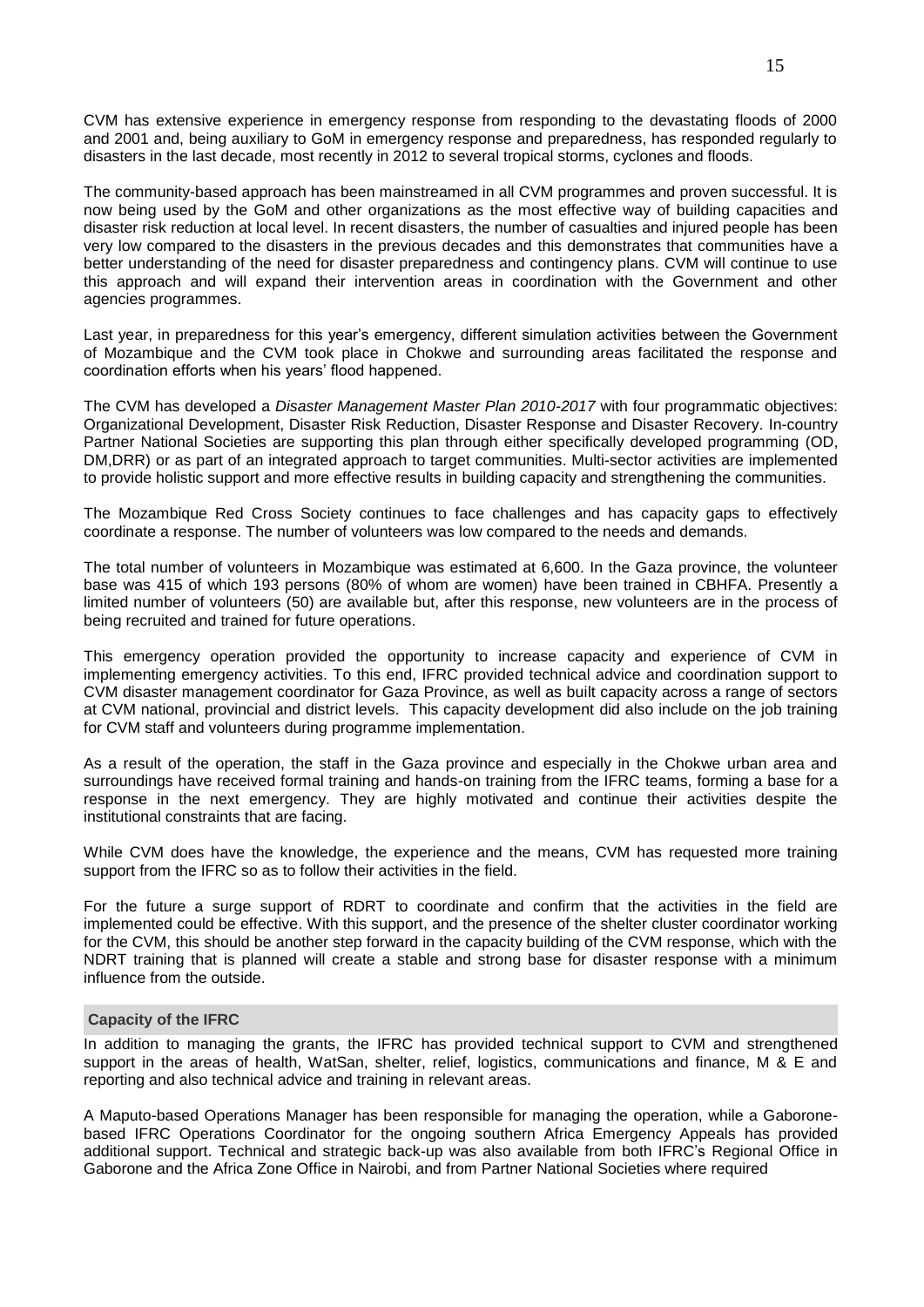The MSM-20 ERU, the CHM, the logistics and relief ERU teams together with the relief and Watsan RDRTs remained in Mozambique until mid-March and worked alongside CVM staff and volunteers providing training and technical support during the implementation of activities.

The IFRC's main operational areas of focus in Mozambique are Disaster Management, Health and Care and promotion of Principles and Values. As an integral part its activities the IFRC has been seeking to strengthen the role of the National Society to increase its ability to respond, as well as the scope and quality of its humanitarian work. With regard Disaster Management and Disaster Risk Reduction, the focus is on ensuring integration of emergency response with longer term rehabilitation and development, through the engagement with partners. Support for communications, monitoring, evaluation and reporting is also provided through the regional and Zone office thus ensuring that adequate technical support was available.

# **Contact information**

**For further information specifically related to this operation please contact:**

- In Mozambique**: Secretary General;** Américo José Ubisse, phone +258823062932, email [americo.ubisse@redcross.org.mz](mailto:americo.ubisse@redcross.org.mz)
- **IFRC Regional Representation:** Alexander Matheou Regional Representative for Southern Africa; Gaborone; phone: +267 3712700, mob: +267 71395340, fax: +267 3950090: email: [alexander.matheou@ifrc.org](mailto:alexander.matheou@ifrc.org)
- **IFRC Africa Zone:** Daniel Bolaños, Disaster Management Coordinator for Africa; Nairobi; phone: +254 (0)731 067 489; email: [daniel.bolanos@ifrc.org](mailto:daniel.bolanos@ifrc.org)
- **IFRC Geneva:** Christine South, Operations Quality Assurance Senior Officer; phone: +41.22.730.45 29; email: [christine.south@ifrc.org](mailto:christine.south@ifrc.org)
- **IFRC Regional Logistics Unit (RLU):** Rishi Ramrakha , Nairobi: phone +254 20 283 5142, email: [rishi.ramrakha@ifrc.org](mailto:rishi.ramrakha@ifrc.org)

**For Resource Mobilization and Pledges:**

 **In IFRC Zone:** Martine Zoethouthmaar, Resource Mobilization Coordinator; Addis Ababa; phone: + 251 93-003 6073; email: [martine.zoethoutmaar@ifrc.org](mailto:martine.zoethoutmaar@ifrc.org)

**For Performance and Accountability (planning, monitoring, evaluation and reporting):** 

 **IFRC Zone:** Robert Ondrusek, PMER Coordinator; phone: +254 731 067277; email: [robert.ondrusek@ifrc.org](mailto:robert.ondrusek@ifrc.org)

# **How we work**

All IFRC assistance seeks to adhere to the Code of Conduct for the International Red Cross and Red Crescent Movement and Non-Governmental Organizations (NGOs) in Disaster Relief and the Humanitarian Charter and Minimum Standards in Disaster Response (Sphere) in delivering assistance to the most vulnerable.

The IFRC's vision is to inspire, encourage, facilitate and promote at all times all forms of humanitarian activities by National Societies, with a view to preventing and alleviating human suffering, and thereby contributing to the maintenance and promotion of human dignity and peace in the world.

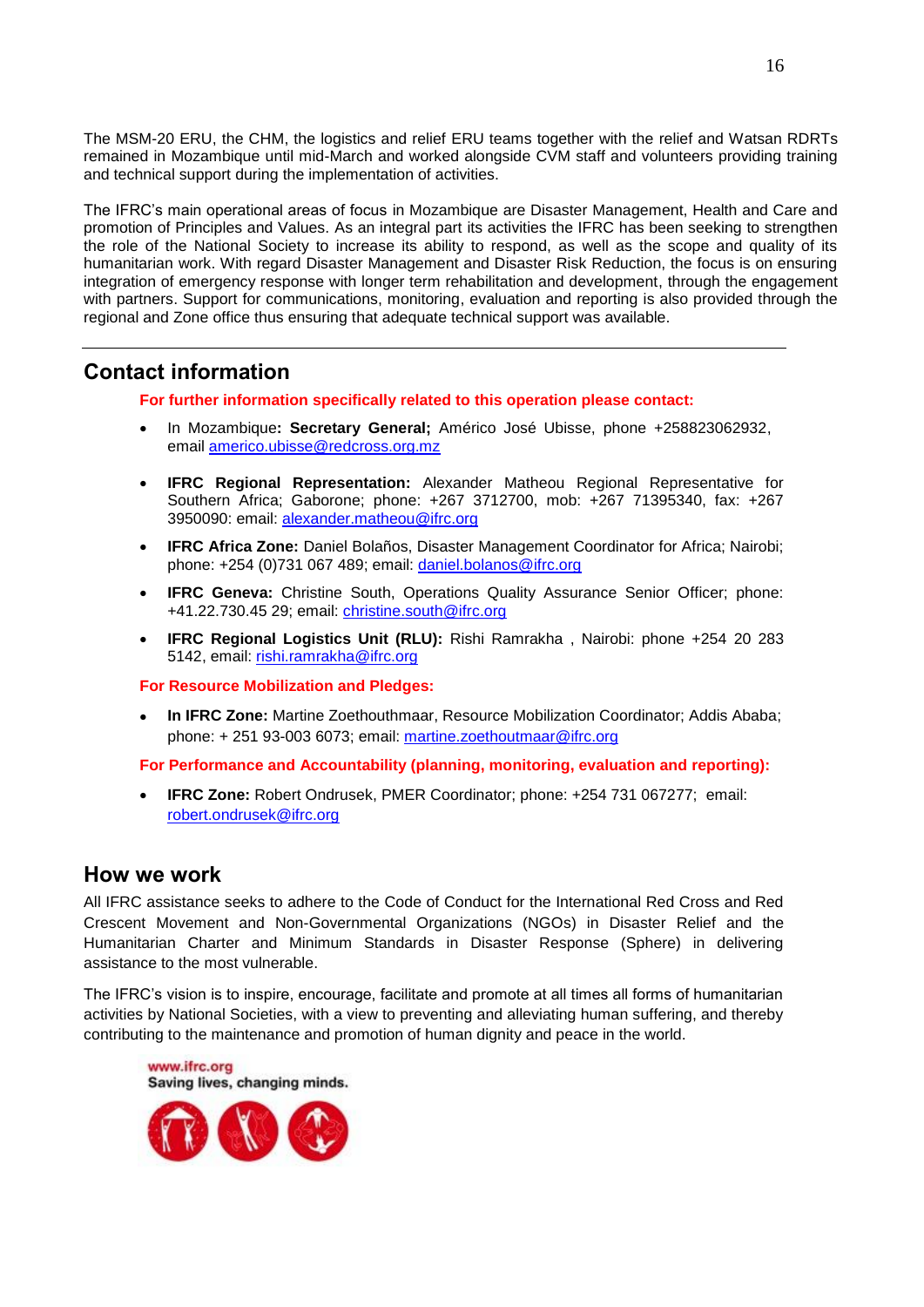The IFRC's work is guided by Strategy 2020 which puts forward three strategic aims:

- **1.** Save lives, protect livelihoods, and strengthen recovery from disaster and crises.
- **2.** Enable healthy and safe living.
- **3.** Promote social inclusion and a culture of non-violence and peace.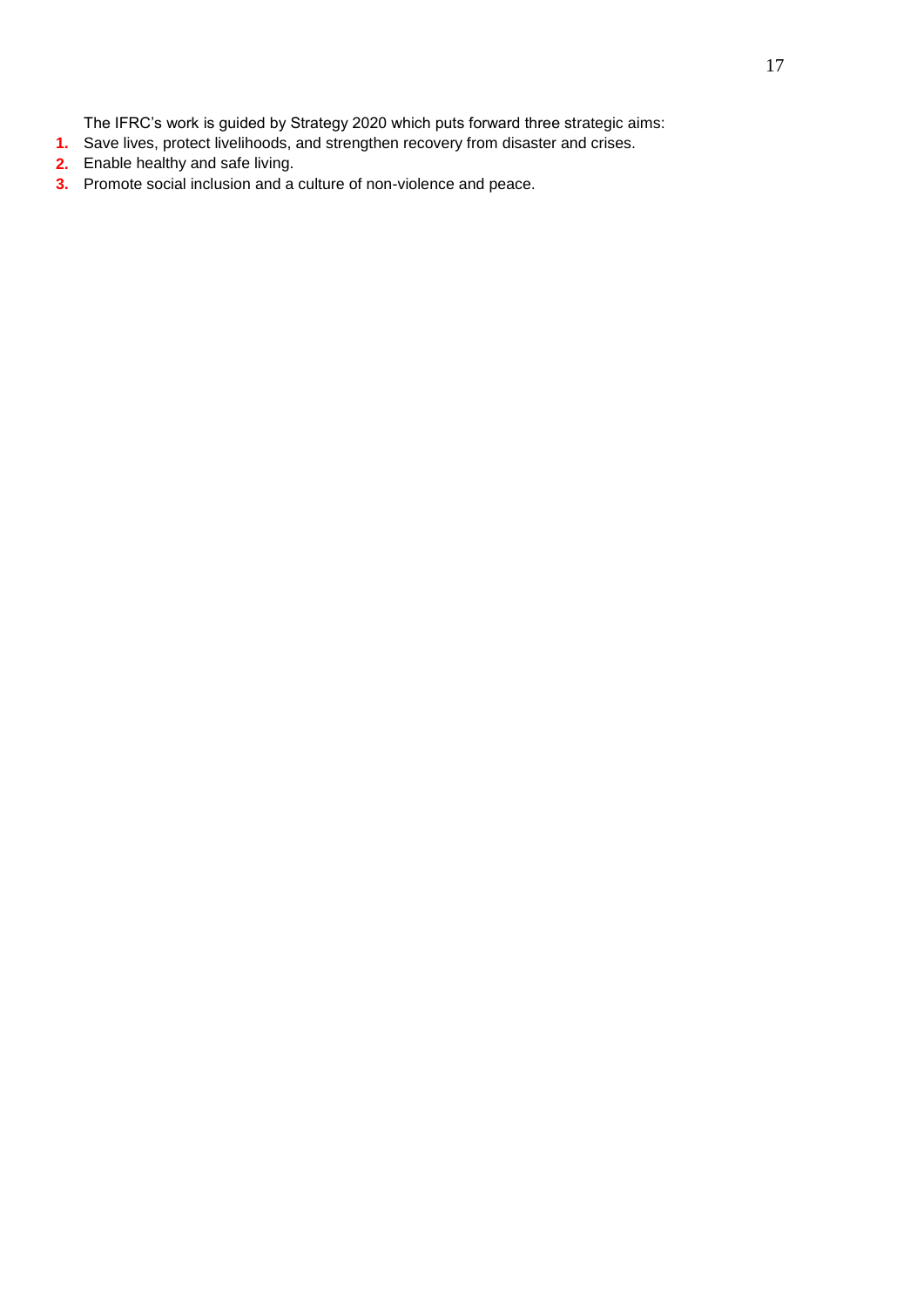## **Disaster Response Financial Report**

MDRMZ010 - Mozambique - Floods Timeframe: 30 Jan 13 to 30 Nov 13 Appeal Launch Date: 30 Jan 13 Annual Report

| <b>Selected Parameters</b>        |  |  |         |                                       |  |
|-----------------------------------|--|--|---------|---------------------------------------|--|
| Reporting Timeframe 2013/1-2014/1 |  |  |         | Programme MDRMZ010                    |  |
| <b>Budget Timeframe</b>           |  |  | Budget  | APPROVED                              |  |
| Split by funding source           |  |  | Project | $\star$                               |  |
|                                   |  |  |         | All figures are in Swiss Francs (CHF) |  |

## **I. Funding**

|                                                               | Raise<br>humanitarian<br>standards | <b>Grow RC/RC</b><br>services for<br>vulnerable<br>people | Strengthen RC/<br><b>RC</b> contribution<br>to development | Heighten<br>influence and<br>support for<br><b>RC/RC</b> work | Joint working<br>and<br>accountability | <b>TOTAL</b> | <b>Deferred</b><br>Income |
|---------------------------------------------------------------|------------------------------------|-----------------------------------------------------------|------------------------------------------------------------|---------------------------------------------------------------|----------------------------------------|--------------|---------------------------|
| A. Budget                                                     |                                    | 1,466,456                                                 |                                                            |                                                               |                                        | 1,466,456    |                           |
| <b>B. Opening Balance</b>                                     |                                    | 0                                                         |                                                            |                                                               |                                        | 0            |                           |
| Income                                                        |                                    |                                                           |                                                            |                                                               |                                        |              |                           |
| <b>Cash contributions</b>                                     |                                    |                                                           |                                                            |                                                               |                                        |              |                           |
| <b>American Red Cross</b>                                     |                                    | 46,953                                                    |                                                            |                                                               |                                        | 46,953       |                           |
| American Red Cross (from United States - Private<br>Donors*)  |                                    | 46,953                                                    |                                                            |                                                               |                                        | 46,953       |                           |
| China Red Cross, Hong Kong branch                             |                                    | 8,322                                                     |                                                            |                                                               |                                        | 8,322        |                           |
| Danish Red Cross (from Danish Government*)                    |                                    | 100,000                                                   |                                                            |                                                               |                                        | 100,000      |                           |
| European Commission - DG ECHO                                 |                                    | 614.236                                                   |                                                            |                                                               |                                        | 614,236      |                           |
| Japanese Red Cross Society                                    |                                    | 41.700                                                    |                                                            |                                                               |                                        | 41.700       |                           |
| Red Cross of Monaco                                           |                                    | 12.200                                                    |                                                            |                                                               |                                        | 12.200       |                           |
| Swedish Red Cross                                             |                                    | 91,856                                                    |                                                            |                                                               |                                        | 91,856       |                           |
| The Canadian Red Cross Society (from Canadian<br>Government*) |                                    | 54,460                                                    |                                                            |                                                               |                                        | 54,460       |                           |
| VERF/WHO Voluntary Emergency Relief                           |                                    | 400                                                       |                                                            |                                                               |                                        | 400          |                           |
| <b>C1. Cash contributions</b>                                 |                                    | 1,017,079                                                 |                                                            |                                                               |                                        | 1,017,079    |                           |
| <b>Inkind Goods &amp; Transport</b>                           |                                    |                                                           |                                                            |                                                               |                                        |              |                           |
| <b>French Red Cross</b>                                       |                                    | 84,232                                                    |                                                            |                                                               |                                        | 84,232       |                           |
| <b>C2. Inkind Goods &amp; Transport</b>                       |                                    | 84,232                                                    |                                                            |                                                               |                                        | 84,232       |                           |
| Other Income                                                  |                                    |                                                           |                                                            |                                                               |                                        |              |                           |
| <b>DREF Allocations</b>                                       |                                    | 300,000                                                   |                                                            |                                                               |                                        | 300,000      |                           |
| Programme & Services Support Recover                          |                                    | 4.230                                                     |                                                            |                                                               |                                        | 4.230        |                           |
| <b>C4. Other Income</b>                                       |                                    | 304,230                                                   |                                                            |                                                               |                                        | 304,230      |                           |
| C. Total Income = SUM(C1C4)                                   |                                    | 1,405,542                                                 |                                                            |                                                               |                                        | 1,405,542    |                           |
| D. Total Funding = $B + C$                                    |                                    | 1,405,542                                                 |                                                            |                                                               |                                        | 1,405,542    |                           |

\* Funding source data based on information provided by the donor

# **II. Movement of Funds**

|                                    | Raise<br>humanitarian<br>standards | Grow RC/RC<br>services for<br>vulnerable<br>people | Strengthen RC/<br><b>RC</b> contribution<br>to development | Heighten<br>influence and<br>support for<br><b>RC/RC work</b> | Joint working<br>and<br>accountability | <b>TOTAL</b> | <b>Deferred</b><br>Income |
|------------------------------------|------------------------------------|----------------------------------------------------|------------------------------------------------------------|---------------------------------------------------------------|----------------------------------------|--------------|---------------------------|
| <b>B. Opening Balance</b>          |                                    |                                                    |                                                            |                                                               |                                        |              |                           |
| C. Income                          |                                    | 1,405,542                                          |                                                            |                                                               |                                        | 1,405,542    |                           |
| E. Expenditure                     |                                    | $-1,369,269$                                       |                                                            |                                                               |                                        | $-1,369,269$ |                           |
| F. Closing Balance = $(B + C + E)$ |                                    | 36,273                                             |                                                            |                                                               |                                        | 36,273       |                           |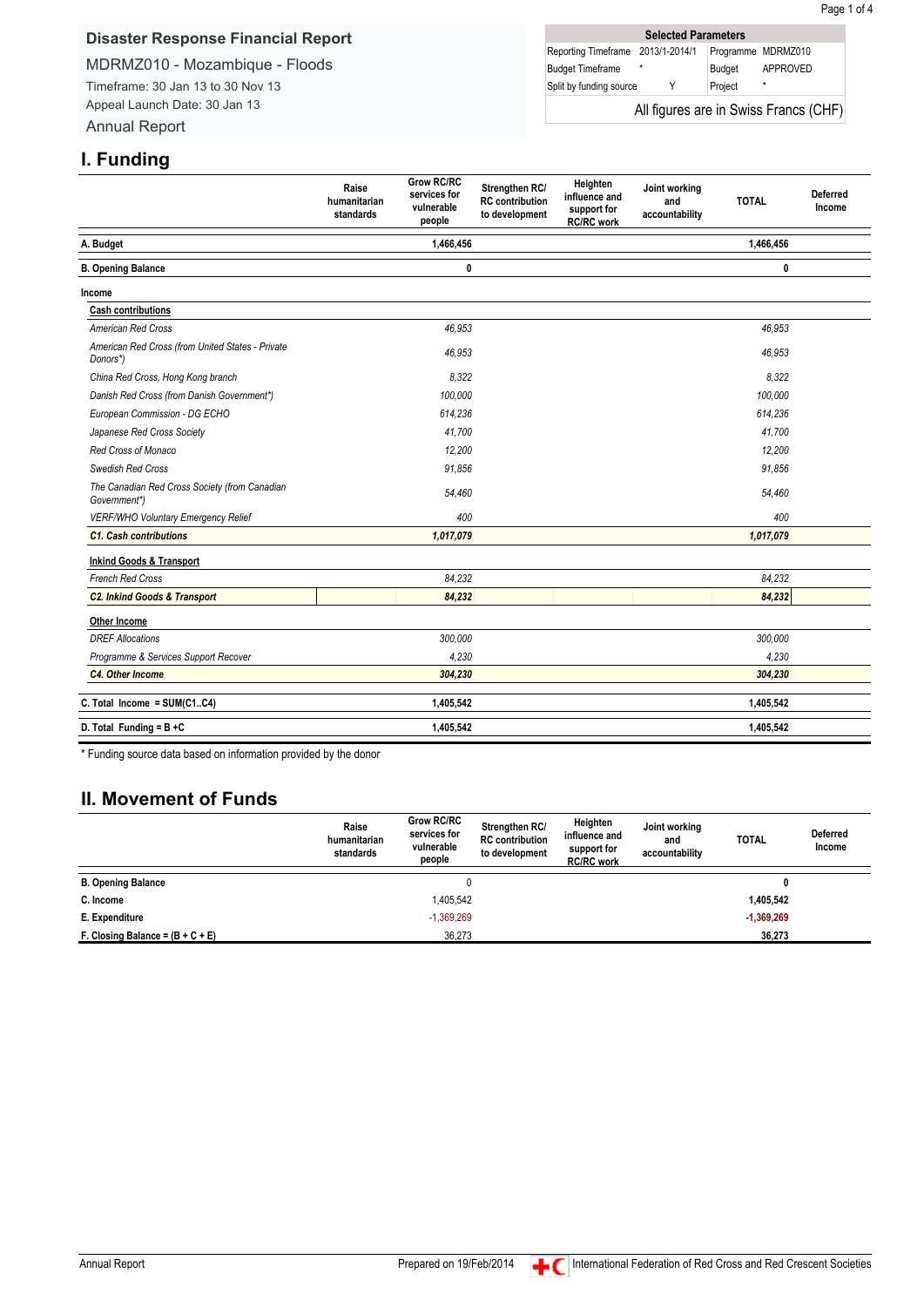# **Disaster Response Financial Report**

MDRMZ010 - Mozambique - Floods

Timeframe: 30 Jan 13 to 30 Nov 13 Appeal Launch Date: 30 Jan 13 Annual Report

|  | <b>Selected Parameters</b>            |  |  |         |                    |  |  |
|--|---------------------------------------|--|--|---------|--------------------|--|--|
|  | Reporting Timeframe 2013/1-2014/1     |  |  |         | Programme MDRMZ010 |  |  |
|  | <b>Budget Timeframe</b>               |  |  | Budget  | APPROVED           |  |  |
|  | Split by funding source               |  |  | Project | $\star$            |  |  |
|  | All figures are in Swiss Francs (CHF) |  |  |         |                    |  |  |

# **III. Expenditure**

|                                                 |               | Expenditure                        |                                                    |                                                     |                                                         |                                        |              |           |
|-------------------------------------------------|---------------|------------------------------------|----------------------------------------------------|-----------------------------------------------------|---------------------------------------------------------|----------------------------------------|--------------|-----------|
| <b>Account Groups</b>                           | <b>Budget</b> | Raise<br>humanitarian<br>standards | Grow RC/RC<br>services for<br>vulnerable<br>people | Strengthen RC/<br>RC contribution<br>to development | Heighten<br>influence and<br>support for RC/<br>RC work | Joint working<br>and<br>accountability | <b>TOTAL</b> | Variance  |
|                                                 | Α             |                                    |                                                    |                                                     |                                                         |                                        | В            | A - B     |
| <b>BUDGET (C)</b>                               |               |                                    | 1,466,456                                          |                                                     |                                                         |                                        | 1,466,456    |           |
| Relief items, Construction, Supplies            |               |                                    |                                                    |                                                     |                                                         |                                        |              |           |
| Shelter - Relief                                | 258,000       |                                    | 340,468                                            |                                                     |                                                         |                                        | 340,468      | $-82,468$ |
| Shelter - Transitional                          |               |                                    | 43,108                                             |                                                     |                                                         |                                        | 43,108       | $-43,108$ |
| <b>Construction Materials</b>                   |               |                                    | 6,594                                              |                                                     |                                                         |                                        | 6,594        | $-6,594$  |
| <b>Clothing &amp; Textiles</b>                  | 40,100        |                                    | 86,088                                             |                                                     |                                                         |                                        | 86,088       | $-45,988$ |
| Water, Sanitation & Hygiene                     | 164,232       |                                    | 41,813                                             |                                                     |                                                         |                                        | 41,813       | 122,419   |
| Medical & First Aid                             | 16,321        |                                    | 3,100                                              |                                                     |                                                         |                                        | 3,100        | 13,221    |
| <b>Teaching Materials</b>                       | 600           |                                    |                                                    |                                                     |                                                         |                                        |              | 600       |
| Utensils & Tools                                | 130,250       |                                    | 129,235                                            |                                                     |                                                         |                                        | 129,235      | 1,015     |
| Other Supplies & Services                       |               |                                    | 2,818                                              |                                                     |                                                         |                                        | 2,818        | $-2,818$  |
| <b>Total Relief items, Construction, Sup</b>    | 609,503       |                                    | 653,223                                            |                                                     |                                                         |                                        | 653,223      | $-43,720$ |
|                                                 |               |                                    |                                                    |                                                     |                                                         |                                        |              |           |
| Land, vehicles & equipment                      |               |                                    |                                                    |                                                     |                                                         |                                        |              |           |
| Computers & Telecom                             | 17,500        |                                    | 1,310                                              |                                                     |                                                         |                                        | 1,310        | 16,190    |
| Office & Household Equipment                    | 1,000         |                                    |                                                    |                                                     |                                                         |                                        |              | 1,000     |
| <b>Total Land, vehicles &amp; equipment</b>     | 18,500        |                                    | 1,310                                              |                                                     |                                                         |                                        | 1,310        | 17,190    |
| Logistics, Transport & Storage                  |               |                                    |                                                    |                                                     |                                                         |                                        |              |           |
| Storage                                         | 28,250        |                                    | 54,308                                             |                                                     |                                                         |                                        | 54,308       | $-26,058$ |
| Distribution & Monitoring                       | 64,520        |                                    | 110,724                                            |                                                     |                                                         |                                        | 110,724      | -46,204   |
| Transport & Vehicles Costs                      | 77,566        |                                    | 60,901                                             |                                                     |                                                         |                                        | 60,901       | 16,665    |
| <b>Logistics Services</b>                       |               |                                    | 19,435                                             |                                                     |                                                         |                                        | 19,435       | $-19,435$ |
| <b>Total Logistics, Transport &amp; Storage</b> | 170,336       |                                    | 245,369                                            |                                                     |                                                         |                                        | 245,369      | $-75,033$ |
|                                                 |               |                                    |                                                    |                                                     |                                                         |                                        |              |           |
| Personnel                                       |               |                                    |                                                    |                                                     |                                                         |                                        |              |           |
| <b>International Staff</b>                      | 150,750       |                                    | 45,002                                             |                                                     |                                                         |                                        | 45,002       | 105,748   |
| <b>National Staff</b>                           | 3,000         |                                    | 11,906                                             |                                                     |                                                         |                                        | 11,906       | $-8,906$  |
| National Society Staff                          | 104,079       |                                    | 103,625                                            |                                                     |                                                         |                                        | 103,625      | 455       |
| Volunteers                                      | 53,023        |                                    | 13,361                                             |                                                     |                                                         |                                        | 13,361       | 39,663    |
| <b>Total Personnel</b>                          | 310,853       |                                    | 173,893                                            |                                                     |                                                         |                                        | 173,893      | 136,959   |
|                                                 |               |                                    |                                                    |                                                     |                                                         |                                        |              |           |
| <b>Consultants &amp; Professional Fees</b>      |               |                                    |                                                    |                                                     |                                                         |                                        |              |           |
| Consultants                                     | 40,950        |                                    | 45,634                                             |                                                     |                                                         |                                        | 45,634       | $-4,684$  |
| Professional Fees                               | 3,600         |                                    | 15,859                                             |                                                     |                                                         |                                        | 15,859       | -12,259   |
| <b>Total Consultants &amp; Professional Fee</b> | 44,550        |                                    | 61,493                                             |                                                     |                                                         |                                        | 61,493       | $-16,943$ |
| <b>Workshops &amp; Training</b>                 |               |                                    |                                                    |                                                     |                                                         |                                        |              |           |
| Workshops & Training                            | 64,619        |                                    | 5,742                                              |                                                     |                                                         |                                        | 5,742        | 58,876    |
| <b>Total Workshops &amp; Training</b>           | 64,619        |                                    | 5,742                                              |                                                     |                                                         |                                        | 5,742        | 58,876    |
|                                                 |               |                                    |                                                    |                                                     |                                                         |                                        |              |           |
| <b>General Expenditure</b>                      |               |                                    |                                                    |                                                     |                                                         |                                        |              |           |
| Travel                                          | 37,500        |                                    | 61,266                                             |                                                     |                                                         |                                        | 61,266       | $-23,766$ |
| Information & Public Relations                  | 21,501        |                                    | 16,381                                             |                                                     |                                                         |                                        | 16,381       | 5,119     |
| Office Costs                                    | 30,686        |                                    | 13,296                                             |                                                     |                                                         |                                        | 13,296       | 17,391    |
| Communications                                  | 17,360        |                                    | 7,768                                              |                                                     |                                                         |                                        | 7,768        | 9,592     |
| <b>Financial Charges</b>                        | 10,000        |                                    | 11,678                                             |                                                     |                                                         |                                        | 11,678       | $-1,678$  |
| Other General Expenses                          | 1,100         |                                    | 5,693                                              |                                                     |                                                         |                                        | 5,693        | $-4,593$  |
| Shared Office and Services Costs                | 40,446        |                                    | 18,965                                             |                                                     |                                                         |                                        | 18,965       | 21,481    |
| <b>Total General Expenditure</b>                | 158,593       |                                    | 135,048                                            |                                                     |                                                         |                                        | 135,048      | 23,545    |
| <b>Indirect Costs</b>                           |               |                                    |                                                    |                                                     |                                                         |                                        |              |           |
| Programme & Services Support Recove             | 89,502        |                                    | 81,700                                             |                                                     |                                                         |                                        | 81,700       | 7,802     |
| <b>Total Indirect Costs</b>                     | 89,502        |                                    | 81,700                                             |                                                     |                                                         |                                        | 81,700       | 7,802     |
|                                                 |               |                                    |                                                    |                                                     |                                                         |                                        |              |           |

**Pledge Specific Costs**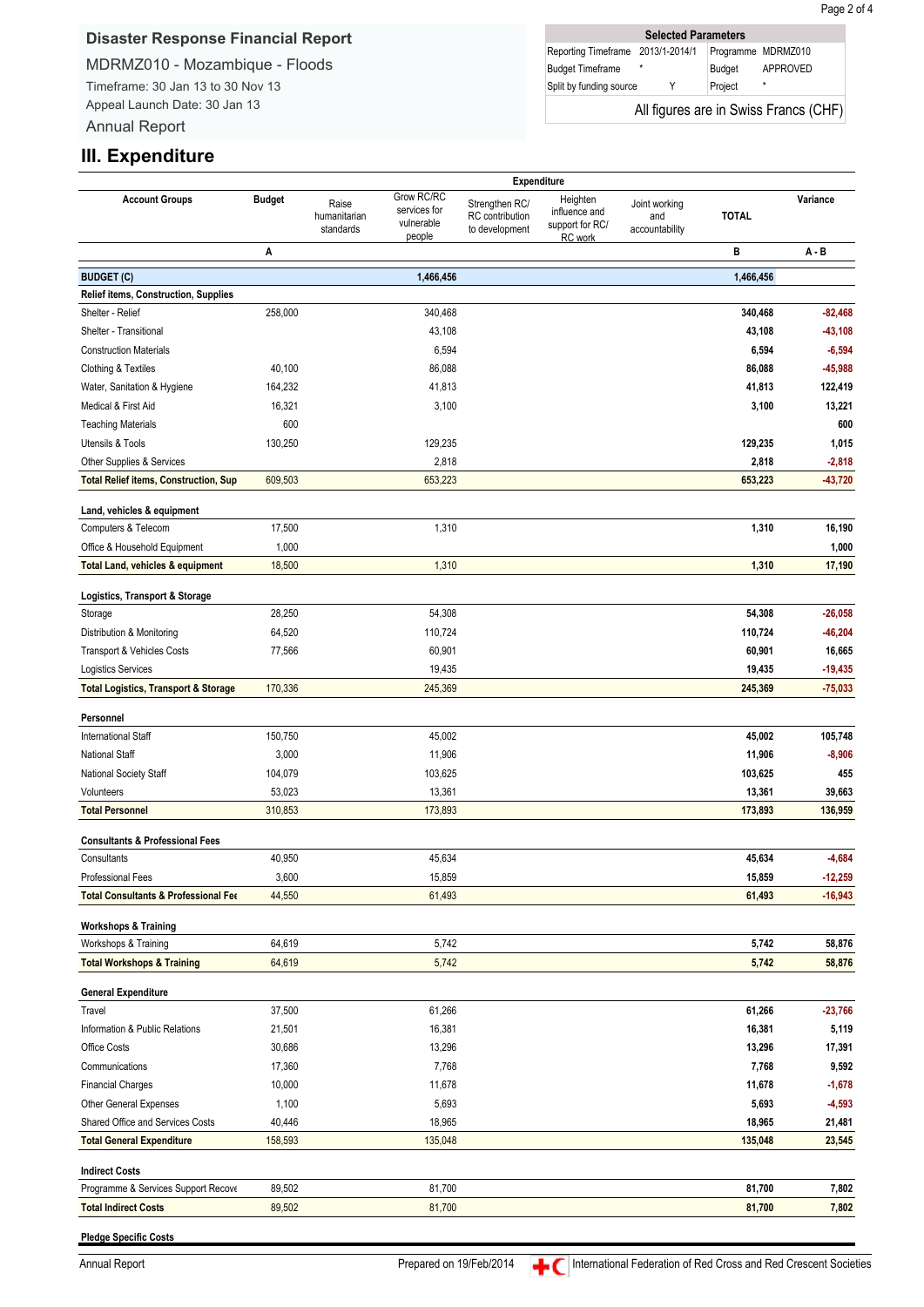## **Disaster Response Financial Report**

MDRMZ010 - Mozambique - Floods

Timeframe: 30 Jan 13 to 30 Nov 13 Appeal Launch Date: 30 Jan 13 Annual Report

| <b>Selected Parameters</b>        |  |  |         |                                       |  |  |  |  |  |
|-----------------------------------|--|--|---------|---------------------------------------|--|--|--|--|--|
| Reporting Timeframe 2013/1-2014/1 |  |  |         | Programme MDRMZ010                    |  |  |  |  |  |
| <b>Budget Timeframe</b>           |  |  | Budget  | APPROVED                              |  |  |  |  |  |
| Split by funding source           |  |  | Project | $\star$                               |  |  |  |  |  |
|                                   |  |  |         | All figures are in Swiss Francs (CHF) |  |  |  |  |  |

# **III. Expenditure**

|                                    | Expenditure   |                                    |                                                    |                                                            |                                                         |                                        |              |           |  |
|------------------------------------|---------------|------------------------------------|----------------------------------------------------|------------------------------------------------------------|---------------------------------------------------------|----------------------------------------|--------------|-----------|--|
| <b>Account Groups</b>              | <b>Budget</b> | Raise<br>humanitarian<br>standards | Grow RC/RC<br>services for<br>vulnerable<br>people | Strengthen RC/<br><b>RC</b> contribution<br>to development | Heighten<br>influence and<br>support for RC/<br>RC work | Joint working<br>and<br>accountability | <b>TOTAL</b> | Variance  |  |
|                                    | A             |                                    |                                                    |                                                            |                                                         |                                        | в            | A - B     |  |
| <b>BUDGET (C)</b>                  |               |                                    | 1,466,456                                          |                                                            |                                                         |                                        | 1,466,456    |           |  |
| Pledge Earmarking Fee              |               |                                    | 7,371                                              |                                                            |                                                         |                                        | 7,371        | $-7,371$  |  |
| Pledge Reporting Fees              |               |                                    | 4,120                                              |                                                            |                                                         |                                        | 4,120        | $-4,120$  |  |
| <b>Total Pledge Specific Costs</b> |               |                                    | 11.491                                             |                                                            |                                                         |                                        | 11,491       | $-11,491$ |  |
|                                    |               |                                    |                                                    |                                                            |                                                         |                                        |              |           |  |
| <b>TOTAL EXPENDITURE (D)</b>       | 1,466,456     |                                    | 1,369,269                                          |                                                            |                                                         |                                        | 1,369,269    | 97,187    |  |
| VARIANCE (C - D)                   |               |                                    | 97,187                                             |                                                            |                                                         |                                        | 97,187       |           |  |